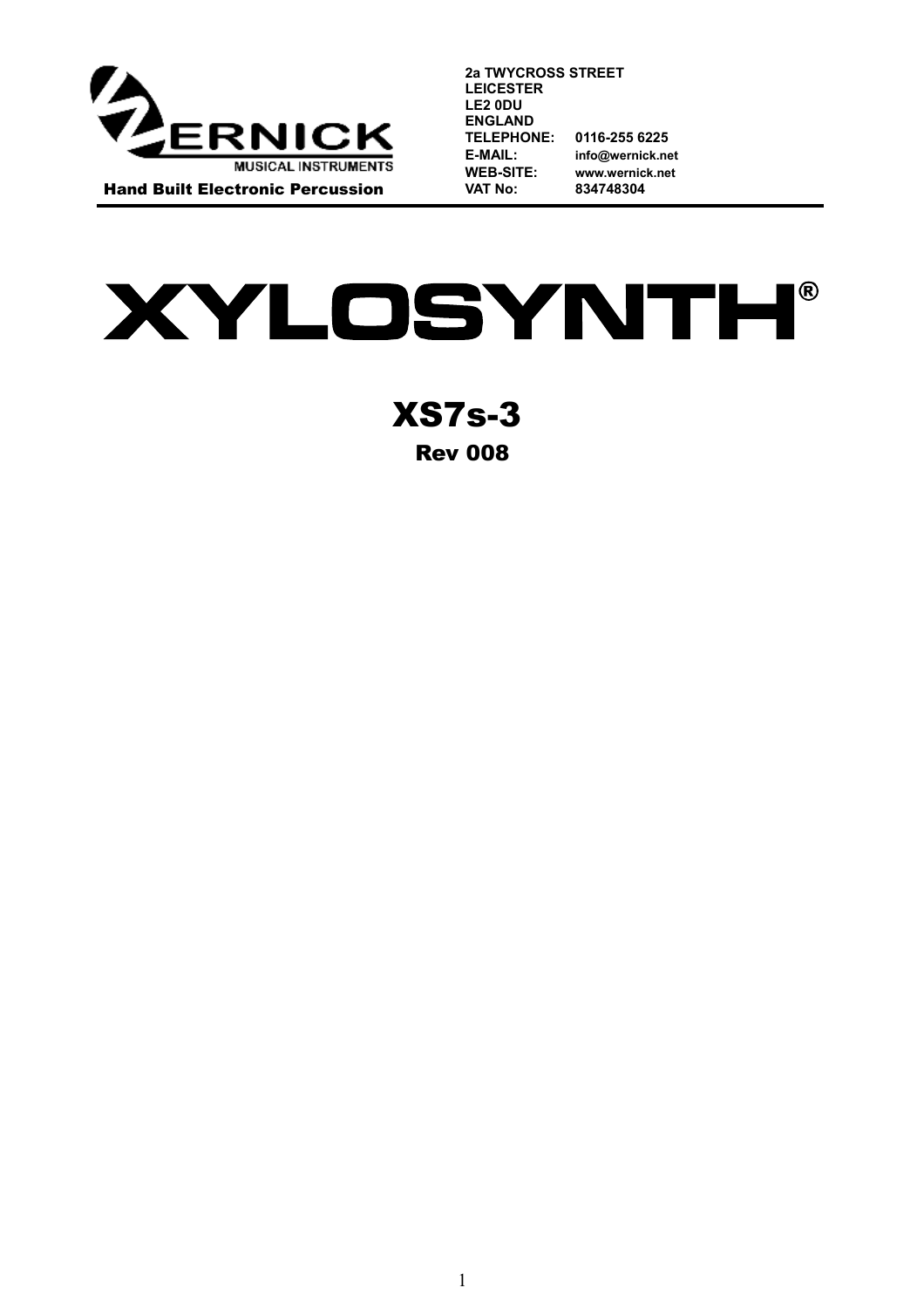# Index

|     | <b>1.0</b> Introduction                                              | <b>PAGE NUMBER</b> | 3  |
|-----|----------------------------------------------------------------------|--------------------|----|
|     | <b>2.0</b> Setting Up Your Xylosynth System                          |                    |    |
|     | <b>2.1 Sound Sources</b>                                             |                    |    |
|     | 2.2 Amplification                                                    |                    |    |
| 3.0 | A Quick MIDI Lesson                                                  |                    | 4  |
|     | <b>3.1 MIDI Programme Number</b>                                     |                    |    |
|     | 3.2 MIDI Bank Number                                                 |                    |    |
|     | <b>3.3 MIDI Note Number</b>                                          |                    |    |
|     | <b>3.4 MIDI Velocity Number</b>                                      |                    |    |
|     | <b>3.5 MIDI Channel Number</b>                                       |                    |    |
|     | 4.0 Patches                                                          |                    |    |
|     | <b>5.0 Control Panel</b>                                             |                    | 5  |
|     | <b>5.1 Push Button Control</b>                                       |                    |    |
| 5.2 | Song List/Patch Up/Down                                              |                    |    |
|     | <b>5.3</b> Octave Shift                                              |                    |    |
|     | <b>6.0</b> Foot Pedal Controls                                       |                    |    |
| 6.1 | Jack Inputs 1, 2, 3 and 4                                            |                    | 6  |
| 6.2 | Jack Inputs 5 and 7                                                  |                    |    |
|     | 6.3 Sustain                                                          |                    |    |
| 7.0 | <b>Analogue Settings</b>                                             |                    |    |
|     | 7.1 Length of Note                                                   |                    |    |
|     | <b>7.2 Sensitivity Knob</b>                                          |                    | 7  |
| 8.0 | Display                                                              |                    |    |
| 9.0 | Introduction to Programming                                          |                    |    |
| 9.1 | <b>Global Settings</b>                                               |                    | 8  |
|     | 9.2 Song List                                                        |                    | 9  |
|     | <b>9.3</b> Patch Settings                                            |                    |    |
|     | <b>9.4</b> Patch Template                                            |                    | 12 |
|     | <b>10.0 The Noise Threshold</b>                                      |                    | 13 |
|     | 11.0 Different Ways of Manipulating Your Sound Volume                |                    |    |
|     | <b>12.0 Internal Sounds</b>                                          |                    | 13 |
|     | <b>13.0 How to Replace a Key</b>                                     |                    | 15 |
|     | <b>14.0 General Care</b>                                             |                    | 16 |
|     | <b>15.0 Physical Specifications</b><br><b>16.0 How to Contact us</b> |                    |    |
|     |                                                                      |                    |    |
|     | <b>17.0 MIDI Implementation Chart</b>                                |                    | 18 |
|     | <b>18.0 Troubleshooting</b>                                          |                    |    |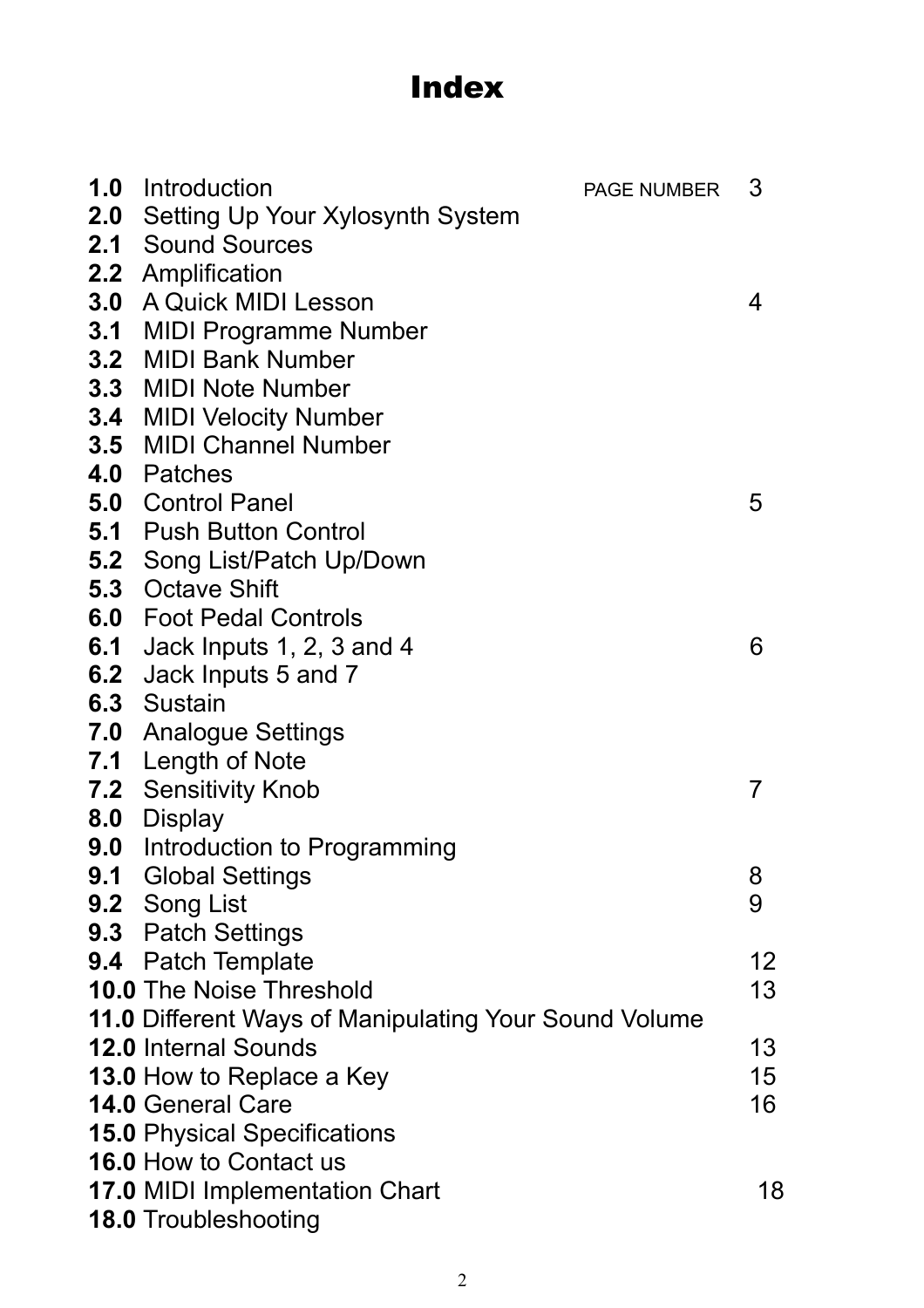## 1.0 Introduction

Thank-you for choosing a Wernick Xylosynth. You are now the owner of a hand built MIDI compatible tuned percussion controller designed to put mallet players in the most comfortable MIDI environment possible. We've asked players like you a lot of questions over the last few years and the information gathered together has resulted in many of the unique features of the Xylosynth. Innovations like the wooden playing surface and the flexible, easy to use software have come from this process. We're proud to be a 'musician led' instrument company and continue to strive to realise the imagination of music makers.

Your basic Xylosynth package should include the following:

**3 Octave F-F Xylosynth USB Power Supply Adapter 2 x 3 metre USB A-A Cable 3 metre MIDI (5 Pin DIN) Connector Manual Pair of Soft Vibraphone Mallets**

## 2.0 Setting Up your Xylosynth

**1.** Always make sure you mount your Xylosynth on a solid table or keyboard stand. Check the carrying capacity of any stand. If you **plug your pedals in first** and power up the instrument the Xylosynth will recognize open/closed and adjust itself accordingly. **If you plug/unplug pedals while powered up the instrument may crash so press the edit button to reset or power up again.**

**2. Power In/USB** – For 'power only' use the top slot (from wall adaptor or USB Power Bank). There is no on/off switch. For USB MIDI communication use bottom slot. If you have USB 3.0 (blue indicator) or above you can use the bottom slot for communication and power. It may well work with USB 2 in your laptop but we take no responsibility for any damage caused. The instrument needs to be **stable** while calibrating on power up so always push the USB cable in **gently** to avoid disturbance if the other end is already connected to the power source.

**3.** If you have internal sounds, plug in your headphones or line out to PA and start playing. Or, using the supplied MIDI lead or USB cable, connect to your chosen external sound source (the Xylosynth is set to Channel 1 as a factory default).

#### 2.1 Sound Sources

The Xylosynth is a MIDI controller and the standard instrument has no internal sounds. If you don't have internal sounds the first thing needed is a sound source. This could be a sound module or software based sampler in your PC or Mac. Sound modules with tuned percussion sounds are available from most large musical equipment retailers. As well as traditional tuned percussion sounds, sound modules often contain several digital sounds with a very fast attack making them mallet friendly. For the individual sounds of your choice you need a software based system. There are many sample libraries available with traditional and synth sounds.

#### 2.2 Amplification

The final link in the chain from Xylosynth to performance is amplification. The simplest thing to do is to plug a pair of good quality headphones into your sound source or Xylosynth with internal sounds. Otherwise simply use a keyboard or 'active' speaker amp. For playing live, to really appreciate the stereo of most of the sounds you'll be using, the best solution is a small mixer with a pair of active speakers. As with all amplification it is important to tailor your system to every possible requirement you can think of. We do advise you should try out the amplification system before you buy or find very good recommendations. Think about weight if you have to take the system on the road.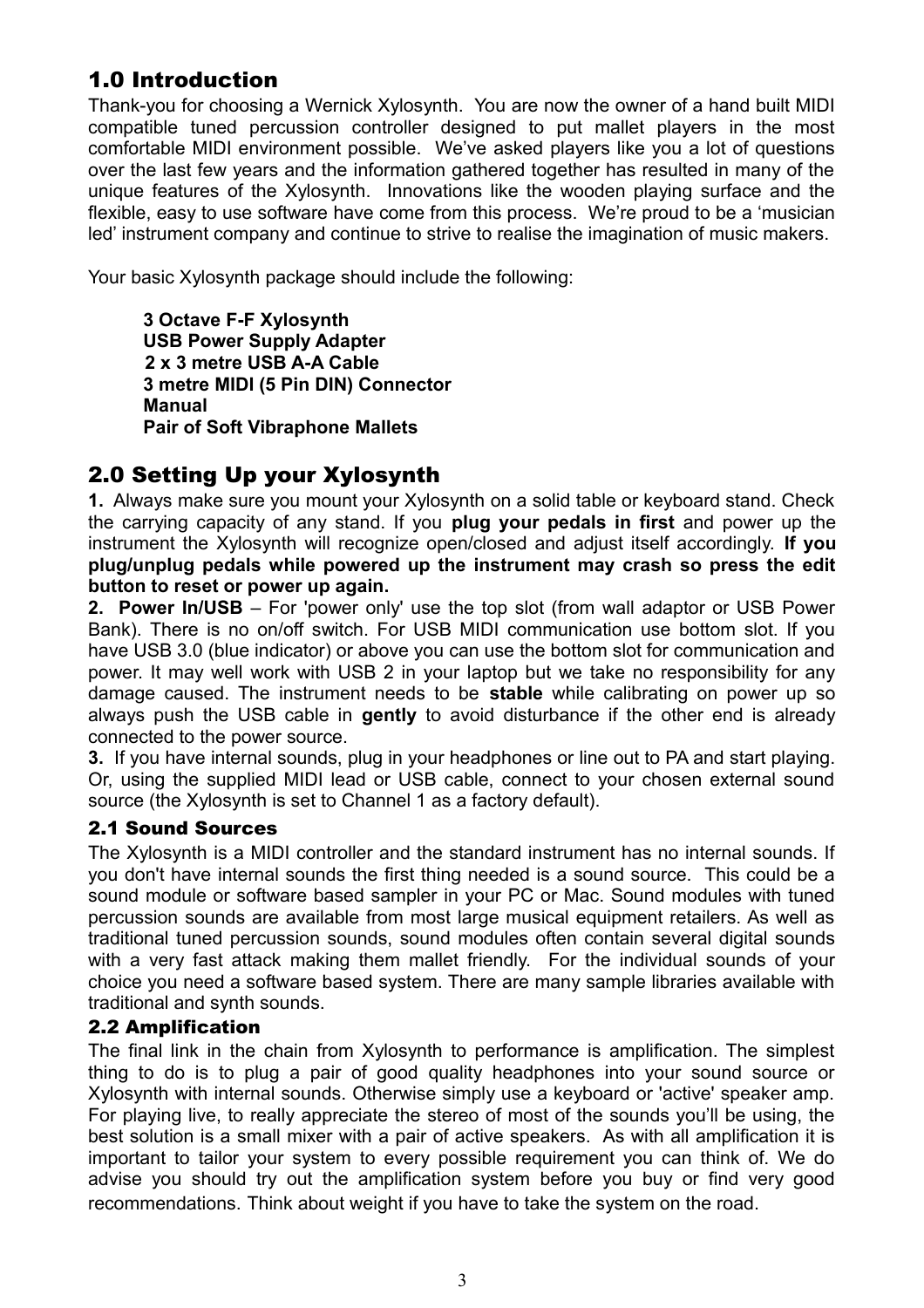## 3.0 A Quick MIDI Lesson

The Xylosynth is a MIDI controller so it might be useful to include a short section on the basics. MIDI stands for Musical Instrument Digital Interface and is a digital computer code that all manufacturers in the music industry use. It means that the Xylosynth and any other MIDI device can communicate. It has become a world wide standard so you will be able to find MIDI equipment that is compatible with the Xylosynth everywhere (either through '5 Pin Din Midi' or 'USB to MIDI'). There are many volumes dedicated to the subject and to be honest all you really need to understand to use your Xylosynth are the following five parameters:

#### 3.1 MIDI Program Number (0-127 or 1-128)

The Program Number is the **code number** for the **sound** that comes from your sound source. It instructs the sound module to switch to a particular sound. There are 128 standard General Midi (GM) sounds (list on page 13) numbered 0-127 or 1-128 depending on the source. Normally the sound source will have a name for each sound displayed on its screen. The Xylosynth is set at 1-128 so Vibraphone is number 12. If your sound source is numbered 0-127 then you can change the numbering of the Xylosynth to 0-127 (Global Settings, C. MIDI Format), the Vibraphone would become 11.

#### 3.2 MIDI Bank Number (0-15 or 1-16)

Some sound sources have several banks of sounds with 128 different sounds in each. Our internal sounds have just one bank of 128 sounds. We have customized our sounds into 'patch settings' and numbered the patches to correspond to the progamme numbers.

#### 3.3 MIDI Note Number

There are 128 Note Numbers in MIDI and these define the **pitch** of the sound. It's like having a keyboard with 128 keys. An easy reference point to remember is Middle C (C4) which is MIDI Note Number 60. Tuned A (440-442Hz) is MIDI Note Number 69.

#### 3.4 MIDI Velocity Number

There are 128 levels of velocity in MIDI. The Velocity Number defines the amount of expression that can be applied to a MIDI sound. For example if you play a Vibe bar really hard the sound is very loud compared to if you give it a gentle stroke. Basically the same thing applies in MIDI and is defined within 128 levels from 0 to 127. A level of 0 is equivalent to a note off message. The Xylosynth actually has around 14000 levels which are divided down to 128 before the Midi message is sent.

#### 3.5 MIDI Channel Number (0-15 or 1-16)

There are 16 Channels in MIDI and these are the codes used to allow different MIDI devices to talk to each other or to play different tracks within software programs. This is mainly relevant to software based systems. The Xylosynth sends out messages on Channel 1 as a factory setting. The GM sounds are the same for all MIDI Channels except Channel 10 which is dedicated to "percussion" sounds.

## 4.0 Patches

With the new Mk7 Xylosynth we can create 'Patches' by choosing a programme, for example 12 Vibes, then altering the 'parameters' to suit ourselves and saving to use next time. Parameters such as setting the first note (MIDI note number) for the pitch we want to start on and setting the note length (although this can be overridden with the note length knob) amongst other things. Basically, 'a patch is a configured sound that can be recalled for playback'. All 128 GM sounds have been configured into usable 'Patches' and it is the Patch number that changes with the patch buttons/pedals.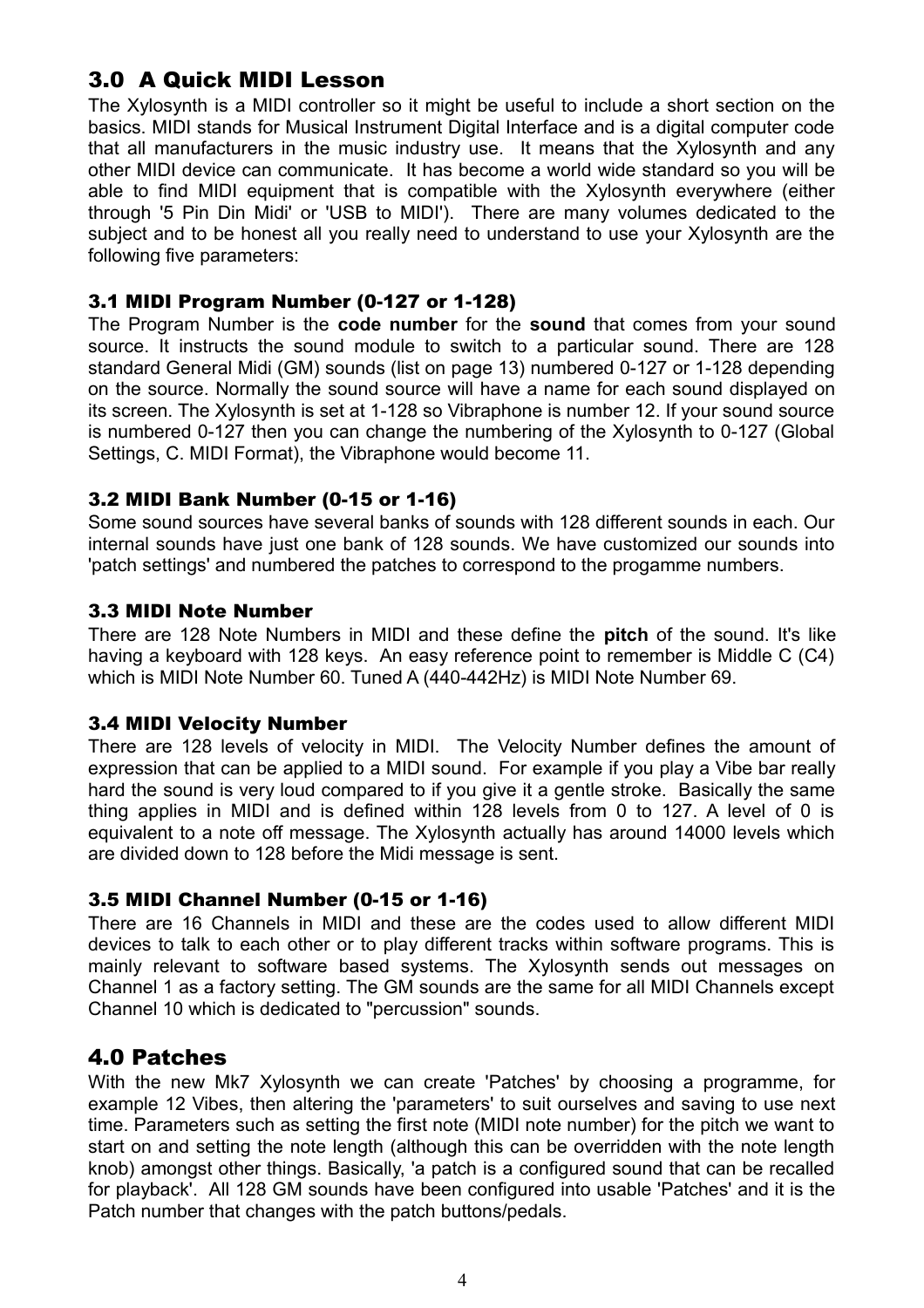## 5.0 Control Panel

If you look to the right hand side of the front panel you'll see the connections for Line Out (to amplification), Headphone Socket, Power In/USB, MIDI Out, Blue LED Indicator, seven pedal inputs and above them the four push buttons for Octave Shift and Patch Change.



### 5.1 Push Button Controls

There are four push buttons to change octaves, patch or song list. You cannot change the function of these buttons. In performance mode they will always operate the octave shift and patch/song list. In edit mode they will move the cursor or change values.

### 5.2 Song List/Patch Up/Down

These buttons change the patch or song list by +1 or -1 each time. If you are in 'song list' mode they will change the song list number and if you are in 'patch' mode they will change the patch number. The instrument will arrive in patch mode so you can scroll through all the sounds. Simply press the save button to the left of the display to get into song list mode. We have made 3 song lists to get you started. Just press 'save' again to get back into patch mode.

### 5.3 Octave Shift

Octave Shift will change the range of the keyboard layout. On start up the instrument's range will be dependent on the size of your Xylosynth and the patch you are in. By pressing the octave shift you can shift up or down an octave (12 notes). This can be in **'latching mode'** where the shift stays until you press the pedal/button again to change it or **'single shift mode'** (for pedals only) where the octave reverts to it's previous range as soon as you release the pedal (see Patch Settings M. Octave Shift). The pedal factory default is 'single shift mode'. The pedals can also be set to shift semitones, see Patch Settings, V – I. Semitone Shift.

## 6.0 Foot Pedal Controls

The new Mk7 Xylosynth has seven pedal inputs which can be programmed to operate various functions apart from input 6 which is always Sustain. Inputs **1- 4** can only be used with **analogue/**expression pedals and inputs **5-7** can only be used with **digital/**on/off pedals (or expression pedals with digital functionality).

| <b>Pedal Type</b>                          |   |   | <b>Analogue/Expression Pedals</b> |   | <b>Digital On/Off Pedals</b> |   |  |
|--------------------------------------------|---|---|-----------------------------------|---|------------------------------|---|--|
| <b>Input Number</b>                        |   |   |                                   |   | 5                            | h |  |
| Wernick Pedal - (ON/OFF<br>Function Only). |   |   |                                   |   |                              |   |  |
| Switchable Stereo Expression<br>Pedals     |   |   |                                   |   |                              |   |  |
| <b>Mono Digital Pedals</b>                 | X | X | X                                 | X |                              |   |  |
| Drum Triggers - Mono/Stereo                |   |   |                                   |   | X                            |   |  |

Basically, the two types of foot pedal that can be used with the Xylosynth are the On/Off type (digital), normally with a mono jack (one black band) and Expression pedals (analogue) which contain a potentiometer for variable control (volume, wah wah etc)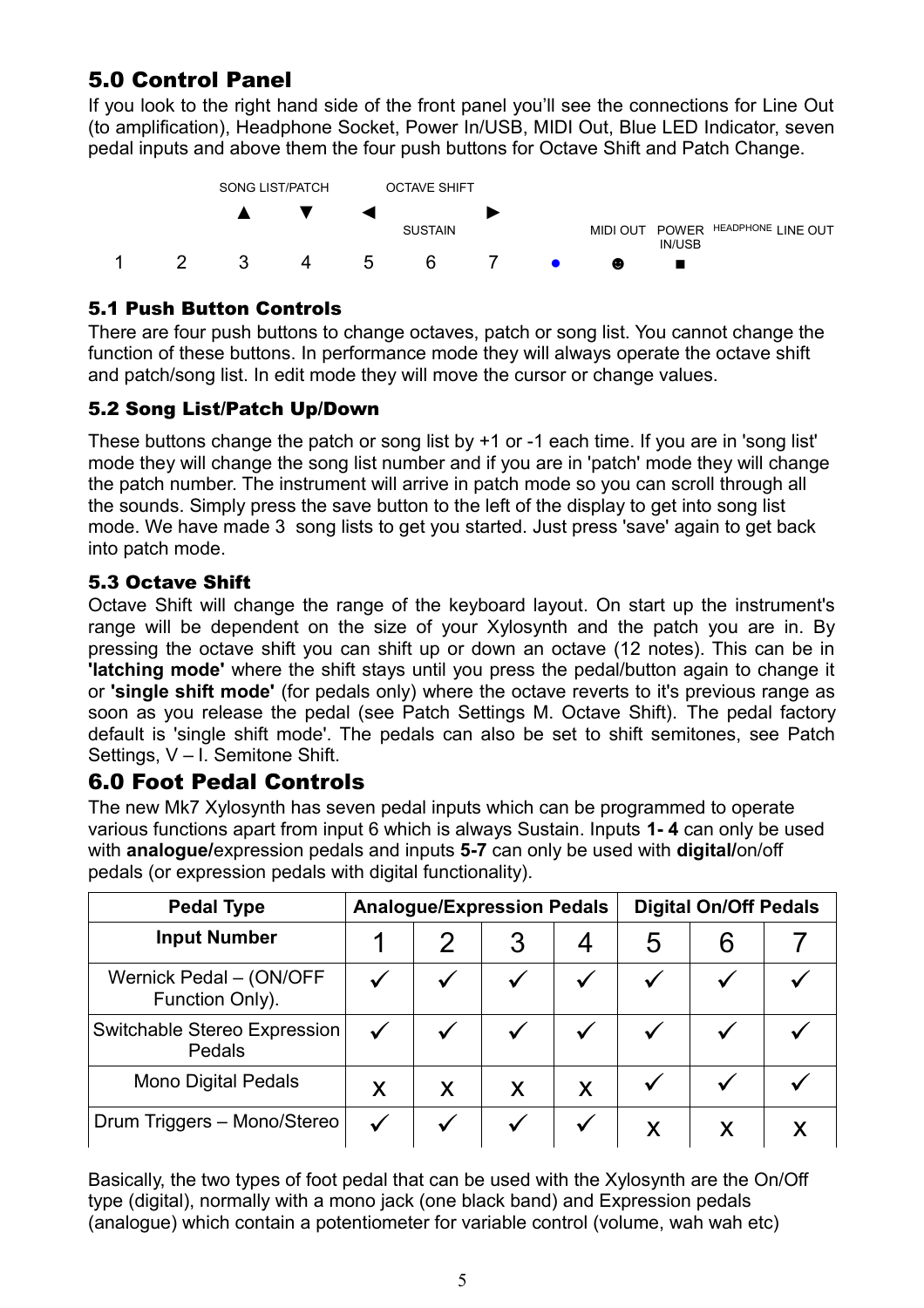always with a stereo jack (two black bands). Some expression pedals also have digital functionality because you can switch off the potentiometer so the pedal acts like a digital on/off pedal. The Wernick pedals now have stereo jacks so their simple on/off functionality will also work in inputs 1-4 to perform a basic +1 -1 duty but it doesn't turn them into expression pedals, you need a potentiometer in them for that. So the specially adapted **Wernick pedals** (digital but with a stereo jack) can be used in **all 7** inputs.

On/Off (digital) pedals can be 'normally open'or 'normally closed' (or switchable). If you **plug your pedals in first** and power up the instrument the Xylosynth will recognize the difference and adjust itself accordingly to work with them. **If you plug/unplug pedals while powered up the instrument may crash so press the edit button to reset or power up again.** Your on/off pedals must be non-latching. **You must only use nonpowered (no battery) pedals. You may damage a chip inside that will have to be replaced if you plug in a device that has Voltage.** 

#### 6.1 Jack Inputs 1, 2, 3 and 4

These inputs are all the same and all **analogue**. The factory setting has Input 1 as WMI Half Dampening, 2 as Pitch Bend Up and 3 and 4 as Patch/Song List +1 -1 (same as the buttons above). You can reprogramme these inputs to operate different functions, see Patch Settings U. Jacks 1-4 Function.

#### 6.2 Jack Inputs 5 and 7

These inputs are all the same and all **digital**. The factory setting has inputs 5 and 7 as Octave Shift +1 -1 (same as the buttons above). You can reprogramme inputs 5 and 7 to operate different functions, see Patch Settings V. Jacks 5&7 Function.

#### 6.3 Sustain

Pedal input 'Sustain' will sustain all notes playing or about to play when you press the pedal. The sound you are playing will have to be sustainable or be looped for the sustain pedal to be effective. For example Vibes sound will sustain but not Marimba. There are four sustain modes. See Patch Settings N. Hold is the default setting.

## 7.0 Analogue Settings





#### 7.1 Length of Note Knob

Although you can set your preferred note length for each patch in the patch settings, the Length of Note Knob allows instant adjustment 'on the fly'. The control begins with 'instant note off' at 0.03 seconds (30 Milliseconds) and goes up to 8 seconds. You have to turn the knob by at least 1 division on the dial to activate it otherwise it won't override the patch setting. If the knob is activated and turned to **zero** an 'all notes off' message is also sent so it can be used as a 'panic button'. For the panic feature to work with an external sound source make sure the sound source is set to accept 'all notes off' messages.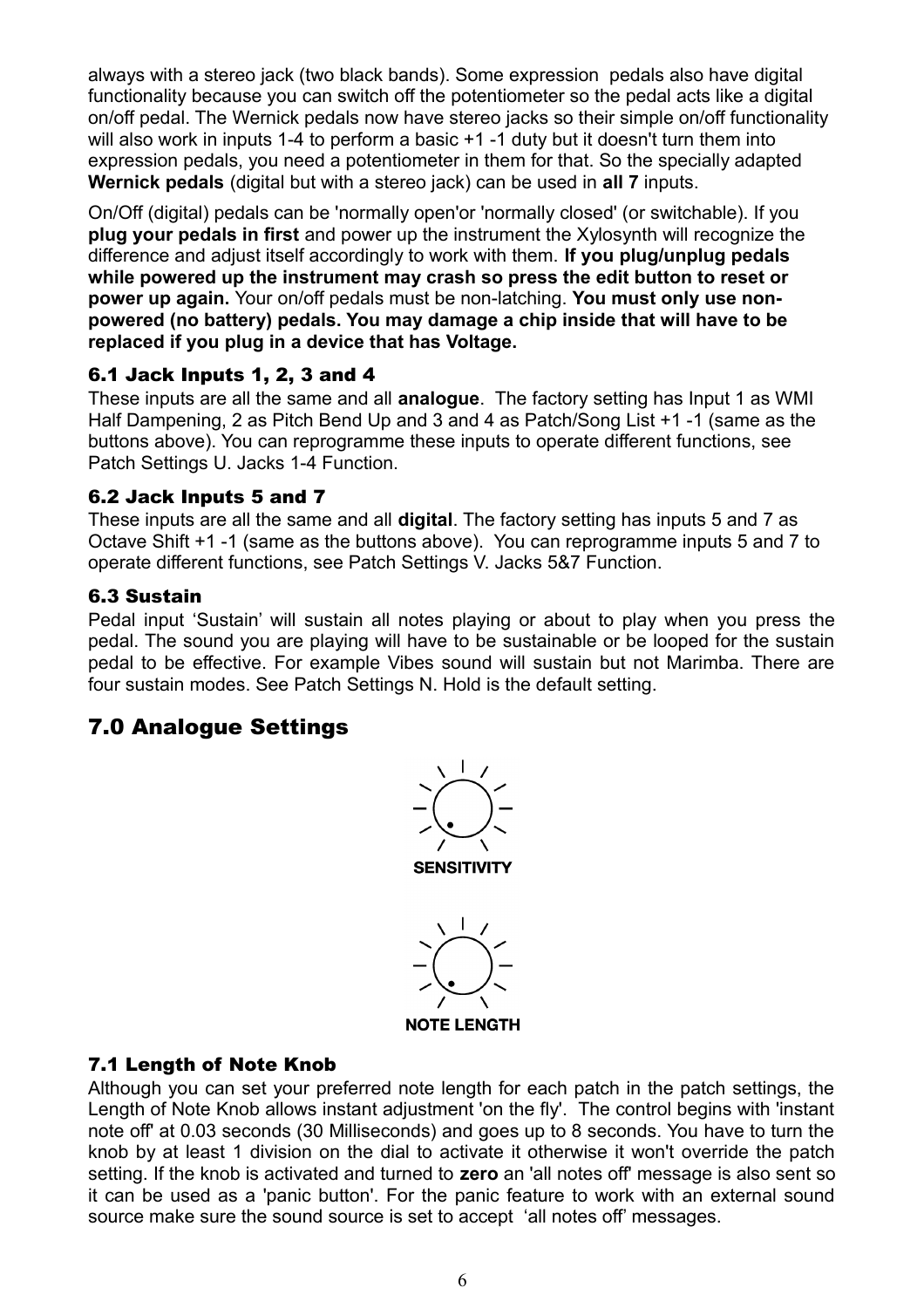#### 7.2 Sensitivity Knob

This is the master sensitivity control and affects all the keys equally no matter which patch you are in. It can be used to adapt the Xylosynth's playing characteristics to your playing style and choice of mallets. At its lowest setting it will be very hard to achieve full 127 velocity. At its highest setting it will be very hard to achieve a velocity of 1. In effect the sensitivity control can act as a volume control knob 'on the fly'. Starting with the sensitivity knob at its maximum setting and striking a key to the hardest you are likely to play, turn the knob anticlockwise. When the sound heard starts to drop from your sound source stop turning the sensitivity knob. Setting the knob to about a third seems to give most people the best dynamic range. We strongly advise you use rubber core mallets to give a good dynamic range, to keep the acoustic contact sound minimal and to protect the sensors.

## 8.0 Display

The new Mk7 Xylosynth is using the latest technology OLED display so we can show more information to the player. When you are 'performing' there are 2 choices. You can either have the Patch screen showing where you can scroll through a long list of all the Patches or the Song List screen showing where you can scroll through a select list of patches that you have chosen for the song list. The instrument will arrive in patch mode with a shortcut to song list mode by pressing the 'save' button (press 'save' again to get back to patch mode).

|                                  | PAI UN UUN I KUL ƏUKEEN   |                                 |              |  |
|----------------------------------|---------------------------|---------------------------------|--------------|--|
|                                  | <b>HARPSICORD</b>         |                                 |              |  |
|                                  | CHAN 01                   | <b>PITCH</b>                    | <b>PATCH</b> |  |
|                                  | <b>PRG 007</b>            | NOTE C <sub>3</sub>             |              |  |
|                                  | <b>BANK 01</b>            | 048<br><b>MIDI</b>              | 007          |  |
|                                  |                           | <b>SONG LIST CONTROL SCREEN</b> |              |  |
|                                  |                           | <b>HARPSICORD</b>               |              |  |
| next patch on list $\rightarrow$ | $011 \blacktriangleright$ | <b>PITCH</b>                    | <b>PATCH</b> |  |
| no.of song on list $\rightarrow$ | <b>SONG 01</b>            | NOTE C <sub>3</sub>             | $(1)$ ( $17$ |  |
| no. of song list $\rightarrow$   | .IST 01                   | 048<br>MIDI                     |              |  |

#### **PATCH CONTROL SCREEN**

You can customize the screen brightness see Global Settings H.

**When you change patch, the next sound will be heard immediately but the screen takes a fraction of a second to catch up.**

## **PROGRAMMING SECTION**

## 9.0 Introduction to Programing

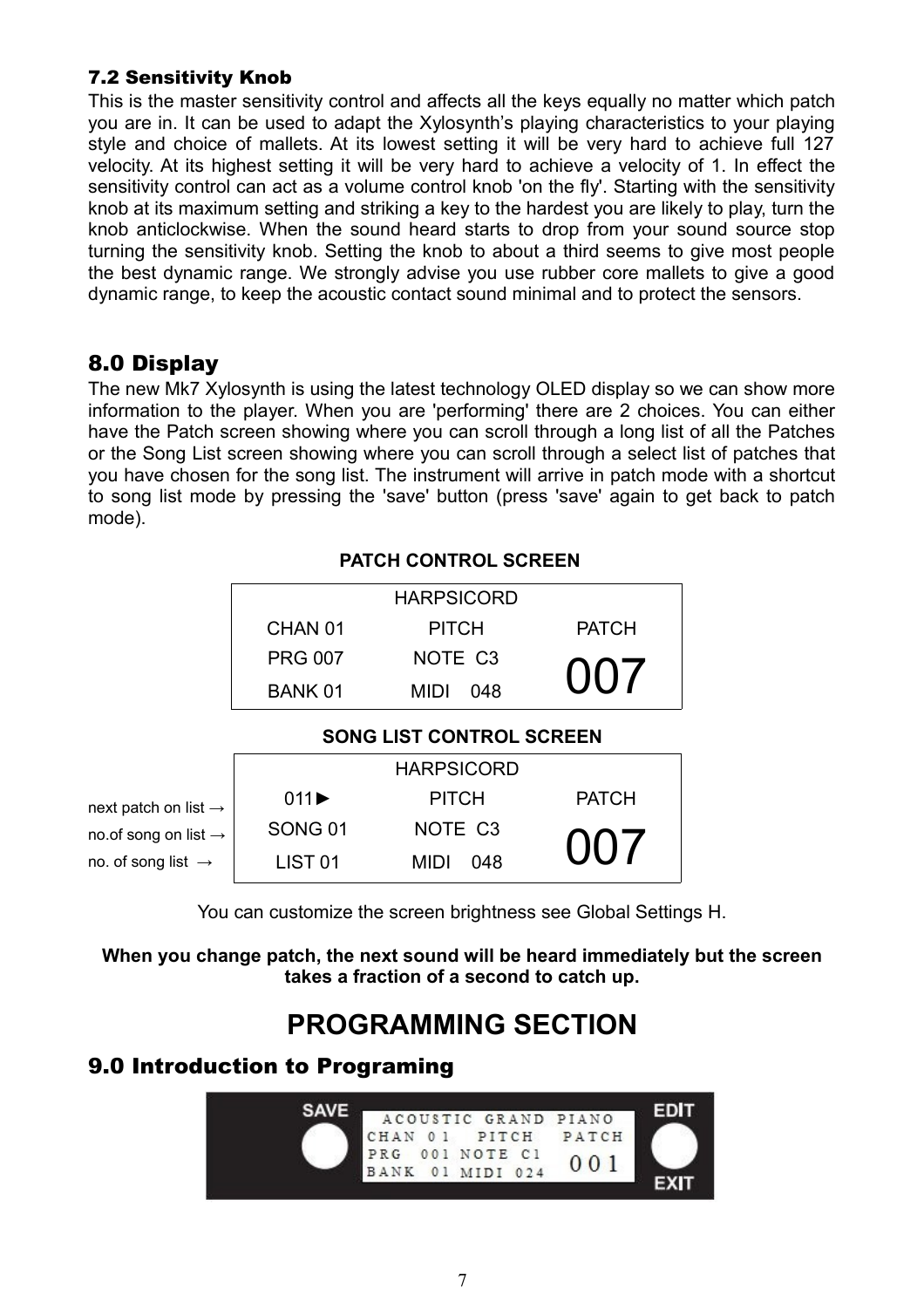#### **There are 4 main programming/edit screens.**

- 1. Press the EDIT/EXIT button on the right of the display, keep it pressed and it will scroll through the 4 options – Global Settings – Song List – Patch Settings – Patch Template. If you want to edit Global Settings, release the button when you see Global Settings. If you release the button on the wrong list, press the button again to exit. The performance screen comes back up and then you can start again. Once you have chosen your screen:
- 2. Select the item/s you want to change using the up/down patch buttons.
- 3. Select your change/s using the left/right octave shift buttons.
- 4. **SAVE** your change/s using the save button to the left of the display.
- 5. **EXIT** the edit mode by pressing the Exit/Edit button until it says **'Performance Mode'. Settings may work imperfectly unless you are in Performance Mode.**

#### **Press 'Exit' at any time to get out of a screen.**

#### **Shortcut – a quick press on the edit button will get you back into the last screen you were editing.**

## 9.1 Global Settings

The Global Settings influence the instrument as a whole. There are 11 items. A-K that you can alter. See 9.0 on how to get into the Global Settings edit screen and on how to choose options using patch and octave buttons.

| Press $\blacktriangleleft$ for patch settings | $\triangleleft$ GLOBAL SETTINGS $\triangleright$ |              | Press $\triangleright$ for song list link |
|-----------------------------------------------|--------------------------------------------------|--------------|-------------------------------------------|
|                                               | A. Patch Cntrl                                   | <b>PATCH</b> |                                           |
|                                               | B. Jacks 1-4 Type                                |              |                                           |
|                                               | IC. MIDI Format                                  | $0 - 127$    |                                           |

▼

| <b>A. PATCH CONTROL</b>   | PATCH/<br><b>SONG</b>                                                                                                                                                                                                                                                                                                                                    | Switch the Xylosynth between incremental patch up/down<br>control or song list control. There is a shortcut between these<br>by pressing the SAVE button to the left of the display. |  |  |
|---------------------------|----------------------------------------------------------------------------------------------------------------------------------------------------------------------------------------------------------------------------------------------------------------------------------------------------------------------------------------------------------|--------------------------------------------------------------------------------------------------------------------------------------------------------------------------------------|--|--|
| B. Jacks 1-4 Type         |                                                                                                                                                                                                                                                                                                                                                          | Choose expression pedal number 1-4<br>$\triangleleft$ Jack Input 1                                                                                                                   |  |  |
| A. Input                  | Select according to which device you are plugging in.<br><b>DRUMPAD</b> – to set up also go to Patch Settings U. Jacks 1-4 Functions and<br>M. Drum Trigger if you want to play sounds on the drum pad (otherwise<br>select<br>the pad will act like a switch for changing patch etc).<br><b>OPEN</b> expression pedal<br><b>CLOSED</b> expression pedal |                                                                                                                                                                                      |  |  |
| <b>B. Decay Rate</b>      | Adjusts the cross talk filter Decay Rate to prevent multiple notes (for Drumpad - default 30).                                                                                                                                                                                                                                                           |                                                                                                                                                                                      |  |  |
| <b>C. Decay Amplitude</b> | Adjusts the cross talk filter Decay Amplitude to prevent multiple notes (Drumpad-default 30)                                                                                                                                                                                                                                                             |                                                                                                                                                                                      |  |  |
| <b>D. Noise Threshold</b> | Sets the Drum Pad trigger level (for Drumpad - default 15, raise if blue light triggering).                                                                                                                                                                                                                                                              |                                                                                                                                                                                      |  |  |
| E. Gain                   | 0.1-2.5 Similar function to 'sensitivity knob, the higher the number, the easier it is<br>to get 127 velocity (default 1)                                                                                                                                                                                                                                |                                                                                                                                                                                      |  |  |
|                           |                                                                                                                                                                                                                                                                                                                                                          | <b>Press Exit to get back into Settings</b>                                                                                                                                          |  |  |
| <b>C. PROG FORMAT</b>     | Sets the first programme number, bank number and patch to<br>$0 - 127/1 - 128$<br>display either 0 or 1. MIDI standard starts on 0 but many<br>connecting devices start on 1.                                                                                                                                                                            |                                                                                                                                                                                      |  |  |
| <b>D. MIDDLE C FORMAT</b> | <b>C4/C5</b>                                                                                                                                                                                                                                                                                                                                             | Sets middle C, MIDI note number 60, to display either C4 or<br>C5. MIDI standard states that middle C is C5 but C4 is more<br>commonly used for middle C.                            |  |  |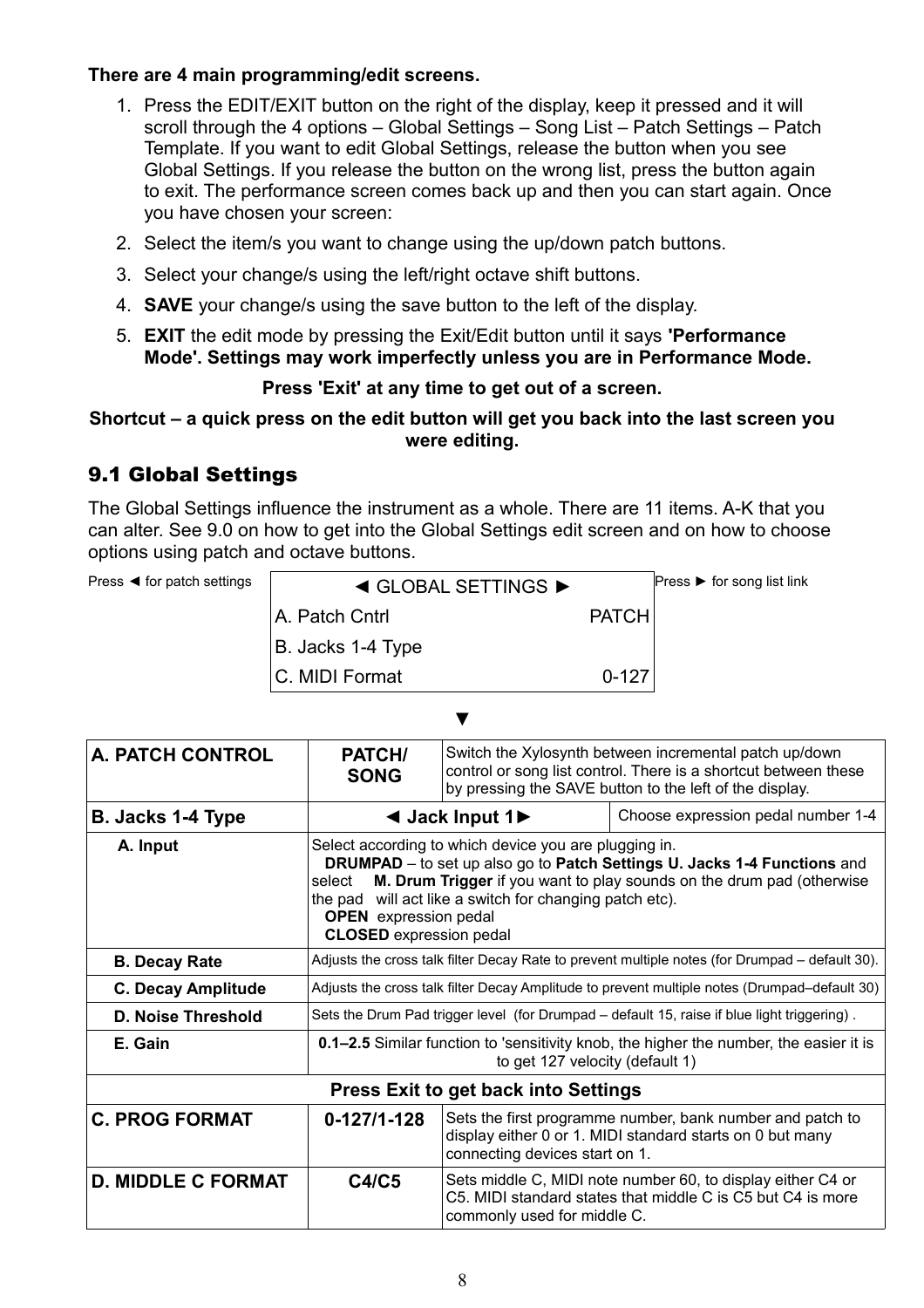| <b>E. NOISE THRESHOLD</b> | $0 - 200$                                                                                                                                                                                                                                                                                                                                                                                                                                                                                                                            | Threshold above which the instrument does not pick up<br>external noise and trigger randomly (blue light flashes<br>randomly). Will also affect the sensitivity of the lightest hits.<br>May only need to adjust one or two notches either way. See<br>10.0 page 13.                                            |  |
|---------------------------|--------------------------------------------------------------------------------------------------------------------------------------------------------------------------------------------------------------------------------------------------------------------------------------------------------------------------------------------------------------------------------------------------------------------------------------------------------------------------------------------------------------------------------------|-----------------------------------------------------------------------------------------------------------------------------------------------------------------------------------------------------------------------------------------------------------------------------------------------------------------|--|
| <b>F. MAX POLYPHONY</b>   | 64, 128, 256, 512                                                                                                                                                                                                                                                                                                                                                                                                                                                                                                                    | This sets the maximum number of sounds heard at the same<br>time. Too small and notes may be missed. Too high and<br>latency may be noticeable, especially on computer based<br>systems. This setting is about optimising your sound source as<br>certain sound sources can only work with a limited polyphony. |  |
| <b>G. KEY CALIBRATION</b> | If a key is replaced or becomes less sensitive the individual key can be adjusted<br>to bring the key/s into line. Screen 1 shows the key number and original sensitivity.<br>Bring your new or 'waning' key sensitivity into line at about 100. A waning or<br>'losing sensitivity' key will have lost some dynamic after this process but will still<br>play. This won't work if the key is broken. Press SAVE and the results are now<br>saved and you will be back in Global Settings screen. YOU CAN PRESS EXIT AT<br>ANY TIME. |                                                                                                                                                                                                                                                                                                                 |  |
| <b>H. DISPLAY</b>         | Brightness - OFF to 100                                                                                                                                                                                                                                                                                                                                                                                                                                                                                                              |                                                                                                                                                                                                                                                                                                                 |  |
| <b>I. CREATE BACKUP</b>   | Backs up all your patch settings – takes $\approx$ 5mins                                                                                                                                                                                                                                                                                                                                                                                                                                                                             |                                                                                                                                                                                                                                                                                                                 |  |
| <b>J. RESTORE BACKUP</b>  | Overwrites the patch settings using the back up stored settings - takes $\approx$ 5mins                                                                                                                                                                                                                                                                                                                                                                                                                                              |                                                                                                                                                                                                                                                                                                                 |  |
| <b>K. FACTORY RESET</b>   | Overwrites all settings to the factory default - takes $\approx$ 5mins                                                                                                                                                                                                                                                                                                                                                                                                                                                               |                                                                                                                                                                                                                                                                                                                 |  |

#### **PRESS 'EXIT' AT ANY TIME TO GET OUT OF A SCREEN.**

### 9.2 Song List

Instead of scrolling through all 128 patches you may want to create a song list of a few favourite patches or of the patches you need for a certain performance. See 9.0 on how to get into the Song List edit screen and on how to choose using patch and octave buttons.

#### **SONG LIST EDIT SCREEN**

| to song links |    | Song List 01    | to next song list |  |
|---------------|----|-----------------|-------------------|--|
|               | 01 | 001 GRAND PIANO |                   |  |
|               | 02 | 007 HARPSICORD  |                   |  |
|               | 03 | 008 CLAVINET    |                   |  |
|               |    |                 |                   |  |

- 1. Select the number of your song list (you may want to create more than one list) on the first line using the Octave Shift buttons. They are already numbered 1-25.
- 2. Using the Song List/Patch buttons scroll down one line to the first song in the list.
- 3. Using the Octave Shift buttons choose your song (patch).
- 4. Using the Song List/Patch buttons scroll down one line to the next song in the list.
- 5. Repeat **4.** until you have chosen your list.
- 6. Press the 'Save' button to left of the screen.
- 7. Press 'Exit' right of screen

To DELETE a patch in the song list press exit and follow instructions on screen.

To INSERT a patch in the song list press save and follow instructions on screen.

There are a maximum of 25 patches in a song list and you can make up to 25 song lists.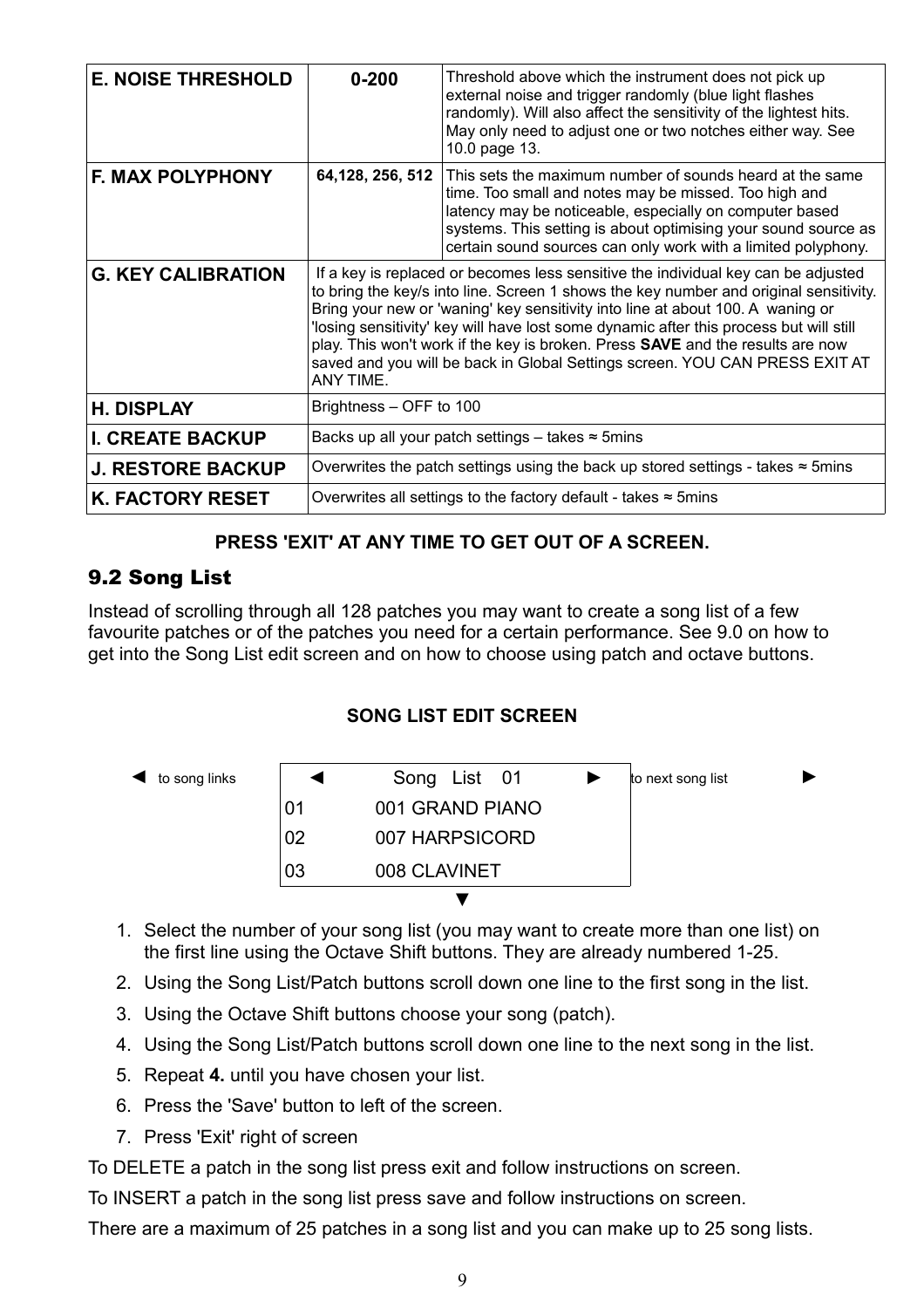You can link song lists – there is always a minimum of 3 linked song lists - go to song list edit screen – press octave shift button left – choose your order of song lists.

#### **PRESS 'EXIT' AT ANY TIME TO GET OUT OF A SCREEN.**

#### 9.3 Patch Settings

See section 4.0 for a definition of Patch. You can store up to 200 patches in the memory. The first 128 patches have been pre-programmed using the 128 GM format sounds. You can alter the parameters listed below to customize these patches. If you want to create new patches, overlays or splits you could use patch numbers 129-200 (128-199) if you don't want to overwrite the first 128 pre-programed patches. Try copying a patch to a higher number and experimenting. If at any time you want to get the factory default settings back, go to Global Settings K. See section 9.0 on how to get into the Patch Settings and on how to change parameters using patch and octave buttons.

#### **PATCH EDIT SCREEN**

| $\triangleleft$ 001 ACOUSTIC GRAND PIANO $\triangleright$ |       |
|-----------------------------------------------------------|-------|
| A. Program                                                | 001   |
| <b>B. Channel</b>                                         | 001   |
| IC. Bank                                                  | 0(11) |
|                                                           |       |

First select your Patch Number on the top line using the Octave Shift buttons. They are numbered 1 -200 (0-199). The first 128 are pre-programmed and named using the 128 internal GM sounds.

| 001 ACOUSTIC GRAND PIANO |                                                                                                                                                       |                                                                                                                                                                                                                  |  |
|--------------------------|-------------------------------------------------------------------------------------------------------------------------------------------------------|------------------------------------------------------------------------------------------------------------------------------------------------------------------------------------------------------------------|--|
| A. Programme             | 1-128 (or 0-127)                                                                                                                                      | Selects programme number                                                                                                                                                                                         |  |
| <b>B. Channel</b>        | 1-16 (or 0-15)                                                                                                                                        | <b>Selects Channel Number</b>                                                                                                                                                                                    |  |
| C. Bank                  | 1-16 (or 0-15)                                                                                                                                        | Selects bank Number                                                                                                                                                                                              |  |
| D. Octave                | 0, 12, 24, 36, 48, 60,<br>72, 84, 96, 108                                                                                                             | Sets the MIDI Note Number of the first key in steps of<br>12                                                                                                                                                     |  |
| E. Semitone              | 000-011                                                                                                                                               | Offsets the MIDI Note Number of the first key in steps<br>of 1.                                                                                                                                                  |  |
| F. Min Velocity          | 001-127                                                                                                                                               | Sets minimum MIDI Velocity for lightest hit.                                                                                                                                                                     |  |
| <b>G. Max Velocity</b>   | 001-127                                                                                                                                               | Sets maximum MIDI Velocity for hardest hit                                                                                                                                                                       |  |
| H. Note Length           | $0.01 - 8.00$                                                                                                                                         | Sets default Note Length for patch. Note length Knob<br>movement will over-ride value.                                                                                                                           |  |
| I. Dampening             | requires action                                                                                                                                       | Select dampening to unlock. Set dampening level<br>using mallet strikes to set maximum dampening level.<br>Can be fine tuned using buttons. Will lock again on<br>exit. To turn OFF, reduce level to 0 and SAVE. |  |
| J. Velocity Curve        | 0                                                                                                                                                     | Adjusts strike energy to MIDI Velocity Relation                                                                                                                                                                  |  |
| K. Velocity Test         | requires action                                                                                                                                       | Striking any key will display the MIDI Velocity number<br>(test key sensitivity).                                                                                                                                |  |
| L. Polyphony             | <b>Poly/Mono</b>                                                                                                                                      | Selects polyphonic or monophonic mode.                                                                                                                                                                           |  |
| <b>M. Octave Shift</b>   | <b>LATCH</b><br>Shifts 1 octave and holds new value when pedal is released<br><b>SINGL</b><br>Shifts 1 octave but reverts when the pedal is released. |                                                                                                                                                                                                                  |  |
| N. Sustain Mode          | <b>HOLD</b> - Holds off sending out MIDI note off messages until pedal is<br>released then all note off messages are sent.                            |                                                                                                                                                                                                                  |  |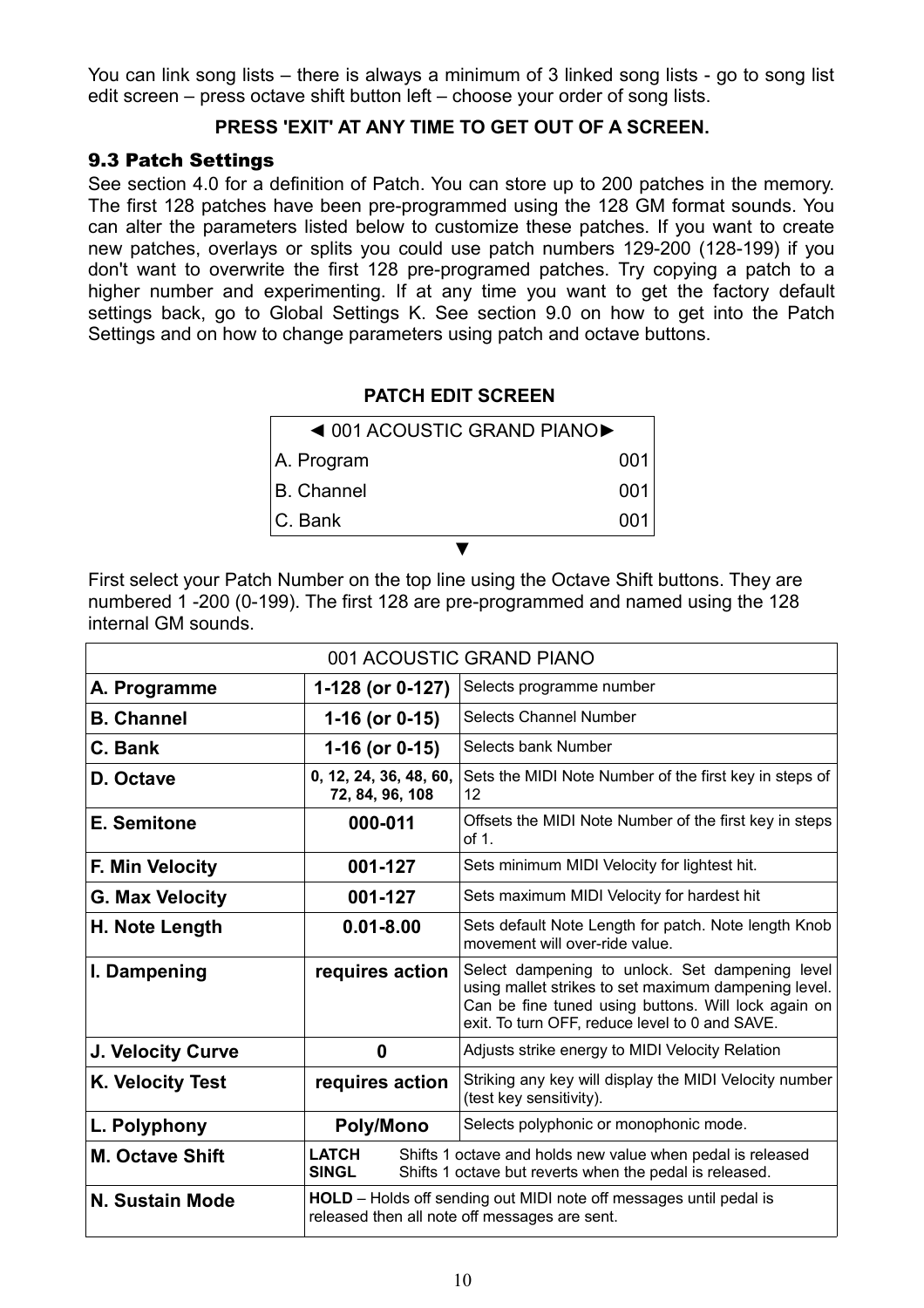| internal sounds)                                                                   | (only HOLD works with MIDI CC 64 - On/Off switch that controls sustain.<br><b>MIDI CC 66</b> – Only holds notes that were 'On' when the pedal was pressed.<br>Use it to 'hold' chords and play melodies over the held chord.<br>MIDI CC 69 - Notes fade out according to their release parameter rather<br>than when the pedal is released. |                                                                                                                                                                                              |  |  |
|------------------------------------------------------------------------------------|---------------------------------------------------------------------------------------------------------------------------------------------------------------------------------------------------------------------------------------------------------------------------------------------------------------------------------------------|----------------------------------------------------------------------------------------------------------------------------------------------------------------------------------------------|--|--|
| O. Overlay Mode                                                                    | <b>ON/OFF</b>                                                                                                                                                                                                                                                                                                                               | Turns the instrument overlay on or off                                                                                                                                                       |  |  |
| <b>P. Overlay Settings</b>                                                         | Goes to Overlay Settings screen below.                                                                                                                                                                                                                                                                                                      |                                                                                                                                                                                              |  |  |
| A. Bottom key                                                                      |                                                                                                                                                                                                                                                                                                                                             | Strike a key to set the bottom limit of instrument overlay.                                                                                                                                  |  |  |
| <b>B.</b> Top Key                                                                  | Strike a key to set the top limit of instrument overlay.                                                                                                                                                                                                                                                                                    |                                                                                                                                                                                              |  |  |
| C. Program                                                                         | 1-128 (0-127)                                                                                                                                                                                                                                                                                                                               |                                                                                                                                                                                              |  |  |
| D. Channel                                                                         | $1-16$ $(0-15)$                                                                                                                                                                                                                                                                                                                             |                                                                                                                                                                                              |  |  |
| E. Note Length                                                                     |                                                                                                                                                                                                                                                                                                                                             | 0.01-8.00 Sets default Note Length for overlay.                                                                                                                                              |  |  |
| F. Bank                                                                            | $1-16$ $(0-15)$                                                                                                                                                                                                                                                                                                                             |                                                                                                                                                                                              |  |  |
| G. Octave                                                                          | 0, 12, 24, 36, 48, 60, 72, 84, 96, 108                                                                                                                                                                                                                                                                                                      | Set the starting MIDI Note Number of the 'bottom limit' in steps of 12                                                                                                                       |  |  |
| H. Semi-tone                                                                       |                                                                                                                                                                                                                                                                                                                                             | 0-11 Offset the starting MIDI Note Number of the 'bottom limit' in steps of 1.                                                                                                               |  |  |
| I. Layer Type                                                                      |                                                                                                                                                                                                                                                                                                                                             | <b>OFF</b> - dead zone $-$ the overlay area does not send MIDI messages                                                                                                                      |  |  |
|                                                                                    |                                                                                                                                                                                                                                                                                                                                             | <b>COMB</b> - instrument will output two 'note on' messages (layered)                                                                                                                        |  |  |
|                                                                                    |                                                                                                                                                                                                                                                                                                                                             | <b>EXCL-</b> instrument will only output Overlay MIDI 'note on' messages (split keyboard)                                                                                                    |  |  |
| Q. Trigg Settings                                                                  | Goes to Drum trigger settings below. Drumpads are activated by selecting<br>Drumpad in Global Settings B - A. Input and also Patch Settings U. Jacks 1-<br>4 Functions and select M. Drum Trigger.                                                                                                                                          |                                                                                                                                                                                              |  |  |
| A. Program                                                                         | $1 - 128$                                                                                                                                                                                                                                                                                                                                   |                                                                                                                                                                                              |  |  |
| <b>B.</b> Channel                                                                  | $1 - 16$                                                                                                                                                                                                                                                                                                                                    |                                                                                                                                                                                              |  |  |
| C. Pad Note number                                                                 | $1 - 128$                                                                                                                                                                                                                                                                                                                                   |                                                                                                                                                                                              |  |  |
| D. Note Length                                                                     | 0-8000                                                                                                                                                                                                                                                                                                                                      |                                                                                                                                                                                              |  |  |
| $1 - 16$<br>E. Bank                                                                |                                                                                                                                                                                                                                                                                                                                             |                                                                                                                                                                                              |  |  |
| PRESS 'EXIT' AT ANY TIME TO GET OUT OF A SCREEN (AND AGAIN FOR PERFORMANCE MODE!). |                                                                                                                                                                                                                                                                                                                                             |                                                                                                                                                                                              |  |  |
| R. Patch Name                                                                      | ACOUSTIC<br><b>GRAND</b><br><b>PIANO</b>                                                                                                                                                                                                                                                                                                    | Spells out Patch name using patch and octave shift<br>buttons by scrolling through A-Z, blank space, 0-9,<br>blank space, a-z, blank space, various symbols,<br>blank space and back to A-Z. |  |  |
| S. Copy to Patch                                                                   | <b>XXX</b>                                                                                                                                                                                                                                                                                                                                  | Copy Patch 00X to Copies patch settings to another patch                                                                                                                                     |  |  |
| <b>T. Dynamic Gain</b>                                                             |                                                                                                                                                                                                                                                                                                                                             | You can vary the sensitivity of the whole keyboard as well as relative to<br>pitch. Range is 0.1-9.9. 1 is normal or a gain of 1.9.9 is a gain of 9.9.                                       |  |  |
| A. Toggle ON/OFF                                                                   | <b>OFF</b>                                                                                                                                                                                                                                                                                                                                  |                                                                                                                                                                                              |  |  |
| <b>B. Bottom Key Gain</b>                                                          | $0.1 - 9.9$                                                                                                                                                                                                                                                                                                                                 |                                                                                                                                                                                              |  |  |
| C. Top Key Gain                                                                    | $0.1 - 9.9$                                                                                                                                                                                                                                                                                                                                 |                                                                                                                                                                                              |  |  |
| <b>U. Jacks 1-4 Function</b>                                                       | ◀ Expression Pedal 1▶                                                                                                                                                                                                                                                                                                                       |                                                                                                                                                                                              |  |  |
| A. WMI Dampening                                                                   | Note length control on the foot (half dampening)                                                                                                                                                                                                                                                                                            |                                                                                                                                                                                              |  |  |
| <b>B. Patch Up</b>                                                                 | $\triangle$ Allows foot control of patch up.                                                                                                                                                                                                                                                                                                |                                                                                                                                                                                              |  |  |
| <b>C. Patch Down</b>                                                               | $\triangle$ Allows foot control of patch down.                                                                                                                                                                                                                                                                                              |                                                                                                                                                                                              |  |  |
| D. WMI Pitch bend                                                                  | For future use with special Wernick Pedal!                                                                                                                                                                                                                                                                                                  |                                                                                                                                                                                              |  |  |
| E. Pitch bend Up                                                                   | $\triangle$ Movement in the pitch bend pedal sends corresponding pitch bend<br>messages of range 8000-16000.                                                                                                                                                                                                                                |                                                                                                                                                                                              |  |  |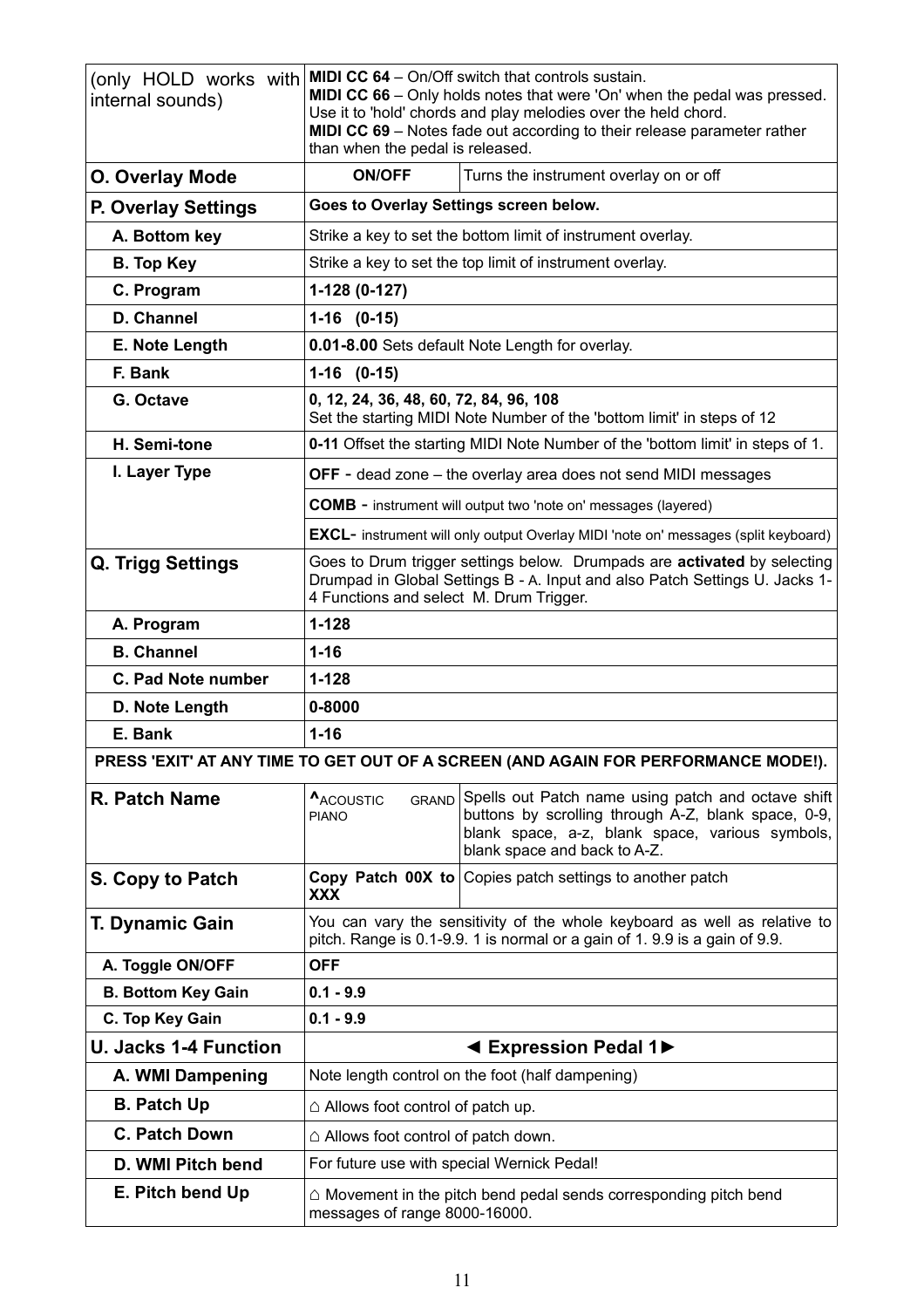| F. Pitch Bend Down          | $\triangle$ Movement in the pitch bend pedal sends corresponding pitch bend<br>messages of range 0-8000                                                                                   |                                                                                                                |  |  |
|-----------------------------|-------------------------------------------------------------------------------------------------------------------------------------------------------------------------------------------|----------------------------------------------------------------------------------------------------------------|--|--|
| <b>G. WMI Modulation</b>    | For future use with special Wernick Pedal!                                                                                                                                                |                                                                                                                |  |  |
| H. Modulation Up            | $\triangle$ Movement in the pedal sends corresponding control change 'Modulation'<br>messages of range 8000-16000.                                                                        |                                                                                                                |  |  |
| <b>I. Modulation Down</b>   |                                                                                                                                                                                           | $\triangle$ Movement in the pedal sends corresponding control change 'Modulation'<br>messages of range 0-8000. |  |  |
| J. Programme Up             | $\triangle$ Press on pedal increases programme number on sound source by 1 - for<br>use with special software such as FORTE                                                               |                                                                                                                |  |  |
| K. Programme Down           | use with special software such as FORTE.                                                                                                                                                  | $\triangle$ Press on pedal decreases programme number on sound source by 1 - for                               |  |  |
| L. CC Message               | implemented in MIDI                                                                                                                                                                       | $\triangle$ Press on pedal allows control of most control change messages                                      |  |  |
|                             |                                                                                                                                                                                           | A. CC Number – choose CC message number using octave shift button.                                             |  |  |
|                             |                                                                                                                                                                                           | B. Data Range - choose data range using octave shift button.                                                   |  |  |
| M. Drum Trigger             | $\triangle$ Sets expression input as a drum trigger allowing the drum pad to play<br>notes which differ in settings to the base instrument.<br>Go to Q. Trigg Settings to set parameters. |                                                                                                                |  |  |
| <b>N. Sensitivity</b>       | $\triangle$ Press on pedal allows control of sensitivity knob on a foot pedal.                                                                                                            |                                                                                                                |  |  |
| <b>O. Channel Pressure</b>  | $\triangle$ Midi function known as channel pressure.                                                                                                                                      |                                                                                                                |  |  |
| P. Key Pressure             | △ Midi function known as key pressure.                                                                                                                                                    |                                                                                                                |  |  |
|                             |                                                                                                                                                                                           | PRESS 'EXIT' AT ANY TIME TO GET OUT OF A SCREEN (AND AGAIN FOR PERFORMANCE MODE!).                             |  |  |
| V. Jacks 5 & 7 Function     | ◀ Digital Pedal 5 ▶                                                                                                                                                                       |                                                                                                                |  |  |
| A. Octave Up                | $\triangle$ Shift keyboard up an octave (12 notes)                                                                                                                                        |                                                                                                                |  |  |
| <b>B. Octave Down</b>       | $\triangle$ Shift keyboard down an octave (12 notes)                                                                                                                                      |                                                                                                                |  |  |
| C. Programme Up             |                                                                                                                                                                                           | $\triangle$ Increases programme number on sound source by 1.                                                   |  |  |
| D. Programme Down           |                                                                                                                                                                                           | $\triangle$ Decreases programme number on sound source by 1.                                                   |  |  |
| E. Toggle Overlay           | $\triangle$ Patch with overlay set – turn overlay off/on                                                                                                                                  |                                                                                                                |  |  |
| F. Toggle Dampening         | $\triangle$ Patch with dampening level set – turn dampening off/on                                                                                                                        |                                                                                                                |  |  |
| G. Patch Up                 | $\triangle$ Allows foot control of patch up.                                                                                                                                              |                                                                                                                |  |  |
| H. Patch Down               | $\triangle$ Allows foot control of patch down.                                                                                                                                            |                                                                                                                |  |  |
| I. Semitone Shift           |                                                                                                                                                                                           | $\triangle$ Will shift keyboard by number of semitones selected. -36 to +36                                    |  |  |
| <b>W. Advanced Settings</b> | $A.$ to $X.$<br>Not all sound sources<br>will accept all CC<br>messages.                                                                                                                  | These are presets (MIDI control change<br>CC.<br>messages) to set up a sound module when you<br>change patch.  |  |  |
| X. Fine Tuning (%)          |                                                                                                                                                                                           | +50 - OFF -50                                                                                                  |  |  |

## 9.4 Patch Template

This is a template for copying changes to multiple patches such as transposing all your patches to a different key or setting minimum velocity. It is the same list as the for patch settings. **1.** Select the item in the list you want to change using the up/down patch buttons. **2.** Select your change using the left/right octave shift buttons. **3.** Press SAVE (if you have gone into a second screen such as for jack inputs press exit first to get back to main patch template screen) and follow the instructions – select ALL to change all 200 patches or select SELECTED and choose patches using up/down arrows and left/right arrows △ 4. Press SAVE and then a fresh template screen will appear. **5.** Make another change or EXIT into Performance Mode.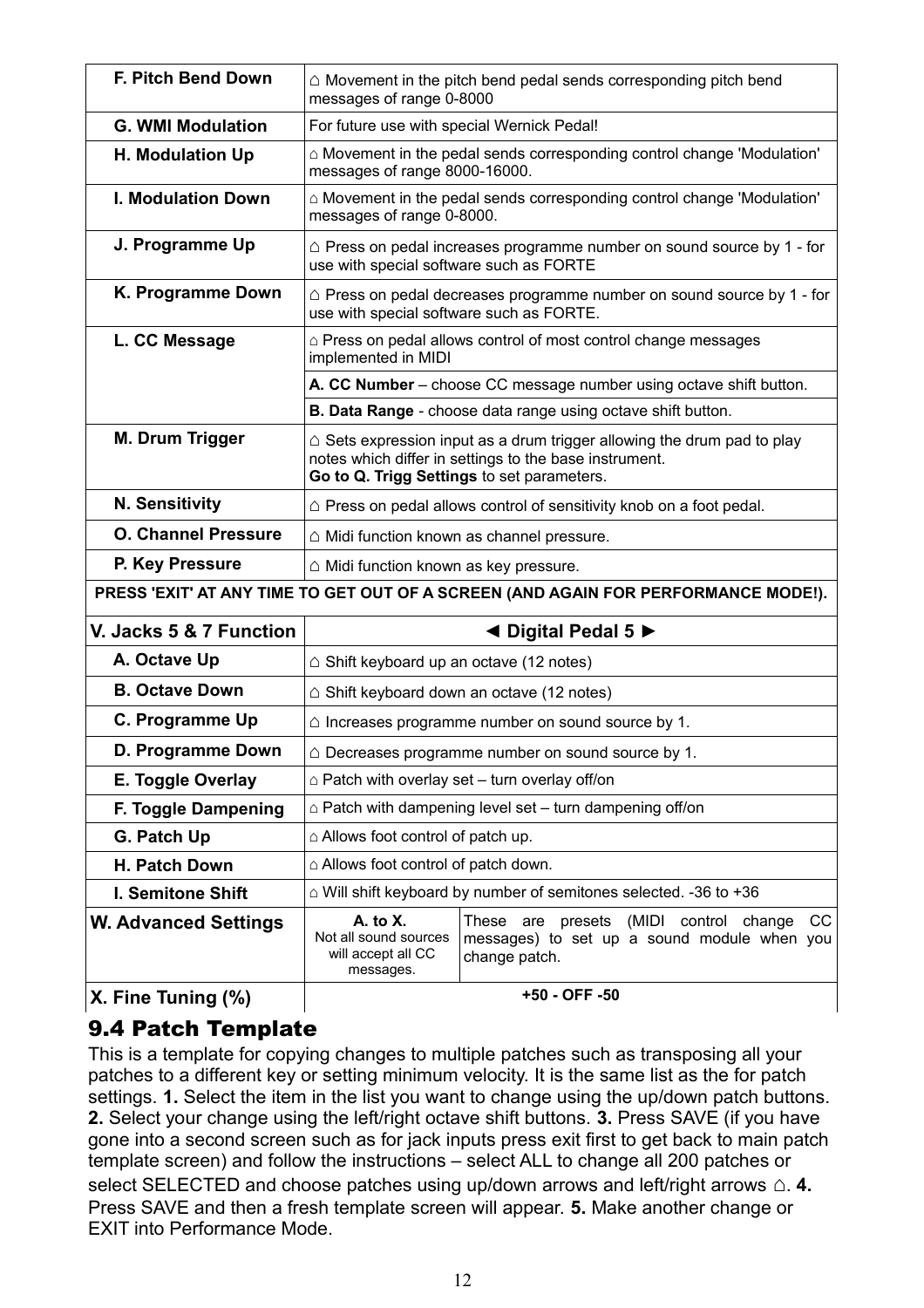## 10.0 The Noise Threshold

This is the threshold at which the instrument will trigger - a sound will be heard or the blue LED will flash. So that even the gentlest strikes produce a sound we have set the noise threshold at 7**.** You may want this lower for finger playing. Or this may be too sensitive for some players. In electrically 'noisy environments' on stage or when taking sounds from an 'electrically noisy' laptop the instrument may pick up unwanted external influence and the blue LED will flash randomly. Just raise the threshold a notch or two to remedy. You can find this setting in Global Settings E. If you don't like the new setting repeat the process.

## 11.0 Different Ways of Manipulating Your Sound Volume.

- 1. Turn the sensitivity knob up to increase volume (affects the instrument Globally) Sensitivity can also be foot pedal controlled, see Patch Settings U. N.sensitivity.
- 2. You could use an expression pedal see Patch Settings U. Jack Input settings L.CC message 7 Channel Volume (not for internal sounds). Or use a volume pedal between sound source and amplification.
- 3. Increase dynamic sensitivity of the keyboard in a particular patch Patch Settings T. Dynamic Gain – toggle ON – raise bottom key sensitivity (up to a gain of 9.9) and top key sensitivity to match (up to a gain of 9.9). Or, to mimic a wooden barred instrument such as Xylophone/Marimba you may want to set the top key sensitivity to be less than the bottom key sensitivity.
- 4. Raise minimum volume in your patch setting F. Min Velocity so that your sound makes an entrance even if you have hit too softly (useful in theatre/ensemble work).
- 5. Lower maximum volume in your patch setting G. Max Velocity so that your sound won't be too loud even if you have hit too hard (useful in theatre/ensemble work).

## 12.0 Internal Sounds

You can access the internal sounds either through the headphone socket or through the line out to amplification. There is no direct volume knob. The left hand Jack is designed for headphones and the right hand for line out or to amplification. The headphone output is approximately twice as loud as the line out.

The following sounds are accessed from Midi Program numbers 1-128 (0-127) and Midi Channel Numbers 1-9 and 11-16. Midi Channel 10 is reserved for a set of percussion sounds. The numbers should refer to the numbers on the display. If this is out by one then see **9.1 C.** to change the display numbering.

| <b>Piano</b><br>1 Acoustic Grand Piano<br>2. Bright Acoustic Piano<br>3. Electric Grand Piano<br>4. Honkey-tonk Piano | 5. Electric Piano 1<br>6. Electric Piano 2<br>7. Harpsicord<br>8. Clavinet |
|-----------------------------------------------------------------------------------------------------------------------|----------------------------------------------------------------------------|
| <b>Chromatic Percussion</b>                                                                                           |                                                                            |
| 9. Celesta                                                                                                            | 13. Marimba                                                                |
| 10. Glockenspiel                                                                                                      | 14. Xylophone                                                              |
| 11. Music Box                                                                                                         | 15. Tubular Bells                                                          |
| 12. Vibraphone                                                                                                        | 16. Dulcimer                                                               |
| Organ                                                                                                                 |                                                                            |
| 17. Drawbar Organ                                                                                                     | 21. Reed Organ                                                             |
| 18. Percussive Organ                                                                                                  | 22. Accordion                                                              |
| 19. Rock Organ                                                                                                        | 23. Harmonica                                                              |
| 20. Church Organ                                                                                                      | 24. Tango Accordion                                                        |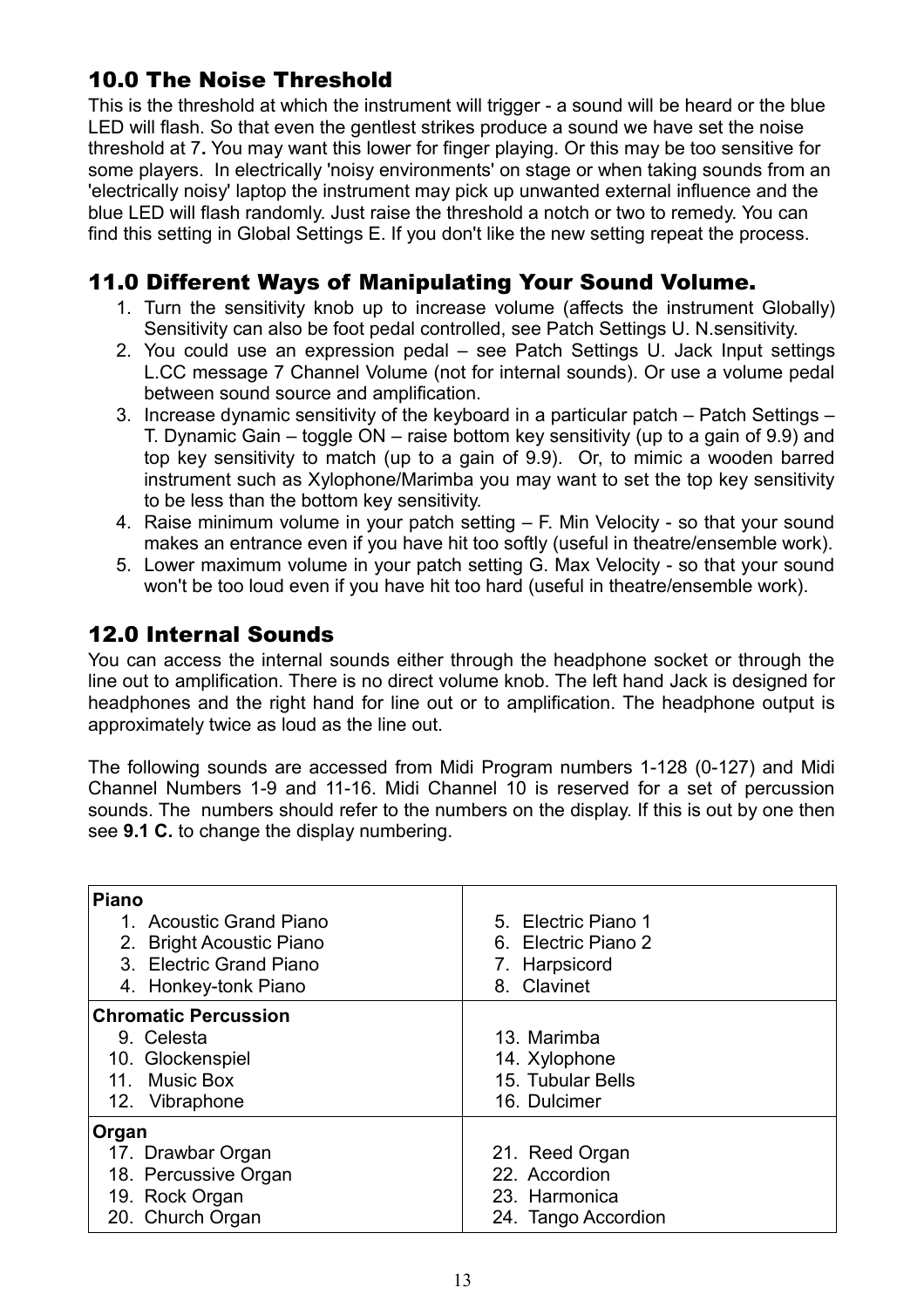| Guitar                                      |                             |  |  |
|---------------------------------------------|-----------------------------|--|--|
| 25. Acoustic Guitar (Nylon)                 | 29. Electric Guitar (Muted) |  |  |
| 26. Acoustic Guitar (Steel)                 | 30. Overdrive Guitar        |  |  |
| 27. Electric Guitar (Jazz)                  | 31. Distortion Guitar       |  |  |
| 28. Electric Guitar (Clean)                 | 32. Guitar Harmonics        |  |  |
| <b>Bass</b>                                 |                             |  |  |
| 33. Acoustic Bass                           | 37. Slap Bass 1             |  |  |
| 34. Electric Bass (Finger)                  | 38. Slap Bass 2             |  |  |
| 35. Electric Bass (Pick)                    | 39. Synth Bass 1            |  |  |
| 36. Fretless Bass                           | 40. Synth Bass 2            |  |  |
|                                             |                             |  |  |
| <b>Strings</b><br>41. Violin                |                             |  |  |
|                                             | 45. Tremolo (Strings)       |  |  |
| 42. Viola<br>43. Cello                      | 46. Pizzicato (Strings)     |  |  |
|                                             | 47. Orchestral Harp         |  |  |
| 44. Contrabass                              | 48. Timpani                 |  |  |
| <b>Ensemble</b>                             |                             |  |  |
| 49. String Ensemble 1                       | 53. Choir Aahs              |  |  |
| 50. String Ensemble 2                       | 54. Voice Oohs              |  |  |
| 51. Synth Strings 1                         | 55. Synth Choir             |  |  |
| 52. Synth Strings 2                         | 56.<br>Orchestra Hit        |  |  |
| <b>Brass</b>                                |                             |  |  |
| 57. Trumpet                                 | 61. French Horn             |  |  |
| 58.<br>Trombone                             | 62.<br><b>Brass Section</b> |  |  |
| 59. Tuba                                    | 63. Synth Brass 1           |  |  |
| 60. Muted Trumpet                           | 64.<br>Synth Brass 2        |  |  |
| Reed                                        |                             |  |  |
| Soprano Sax<br>65.                          | 69. Oboe                    |  |  |
| 66. Alto Sax                                | 70.<br>English Horn         |  |  |
| 67. Tenor Sax                               | Bassoon<br>71.              |  |  |
| 68. Baritone Sax                            | 72.<br>Clarinet             |  |  |
|                                             |                             |  |  |
| <b>Pipe</b>                                 |                             |  |  |
| Piccolo<br>73.                              | 77. Blown Bottle            |  |  |
| 74. Flute                                   | 78. Shakuhachi              |  |  |
| 75. Recorder<br>76. Pan Flute               | 79. Whistle                 |  |  |
|                                             | 80. Ocarina                 |  |  |
| <b>Synth Lead</b>                           |                             |  |  |
| 81. Lead 1 (Square)                         | 85. Lead 5 (Charang)        |  |  |
| 82. Lead 2 (Sawtooth)                       | 86. Lead 6 (Voice)          |  |  |
| 83. Lead 3 (Calliope)                       | 87. Lead 7 (Fifths)         |  |  |
| 84. Lead 4 (Chiff                           | 88. Lead 8 (Bass + Lead)    |  |  |
| <b>Synth Pad</b>                            |                             |  |  |
| 89. Pad 1 (New age)                         | 93. Pad 5 (Bowed)           |  |  |
| 90. Pad 2 (Warm)                            | 94. Pad 6 (Metallic)        |  |  |
| 91. Pad 3 (Polysynth)                       | 95. Pad 7 (Halo)            |  |  |
| 92. Pad 4 (Choir)                           | 96. Pad 8 (Sweep)           |  |  |
| <b>Synth Effects</b>                        |                             |  |  |
| 97. FX 1 (Rain)                             | 101. FX 5 (Brightness)      |  |  |
| 98. FX 2 (Soundtrack<br>102. FX 6 (Goblins) |                             |  |  |
| 99. FX 1 (Crystal)                          | 103. FX 1 (Echoes)          |  |  |
| 100.FX 1 (Atmosphere)                       | 104. FX 1 (Sci-Fi)          |  |  |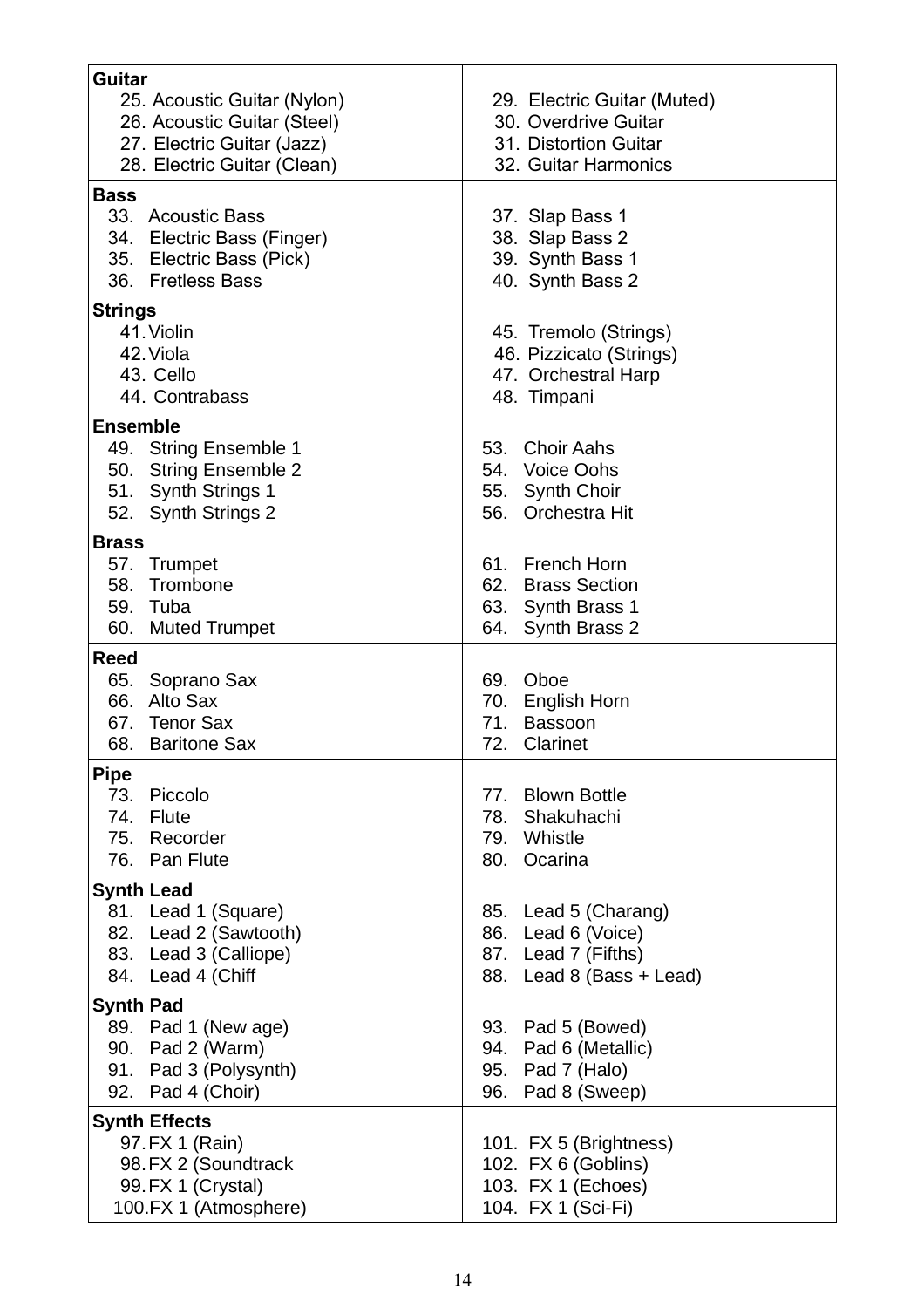| <b>Ethnic</b><br>105. Sitar<br>106. Banjo<br>107. Shamisen<br>108. Koto | 109. Kalimba<br>110. Bag pipe<br>111. Fiddle<br>112. Shanai |  |  |  |
|-------------------------------------------------------------------------|-------------------------------------------------------------|--|--|--|
| <b>Percussive</b>                                                       |                                                             |  |  |  |
| 113. Tinkle Bell                                                        | 117. Taiko Drum                                             |  |  |  |
| 114. Agogo                                                              | 118. Melodic Tom                                            |  |  |  |
| 115. Steel Drums                                                        | 119. Synth Drum                                             |  |  |  |
| 116. Woodblock                                                          | 120. Reverse Cymbal                                         |  |  |  |
| <b>Sound Effects</b>                                                    |                                                             |  |  |  |
| 121. Guitar Fret Noise                                                  | 125. Telephone Ring                                         |  |  |  |
| 122. Breath Noise                                                       | 126. Helicopter                                             |  |  |  |
| 123. Seashore                                                           | 127. Applause                                               |  |  |  |
| 124. Bird Tweet                                                         | 128. Gunshot                                                |  |  |  |

For **Channel 10** and any program number the following sounds are played when striking different keys. The numbers here refer to the note numbers where 60 is middle C.

35 Bass Drum 36 Bass Drum 1 37 Side Stick 38 Snare Drum 1 39 Hand Clap 40 Snare Drum 2 41 Low Floor Tom 42 Closed Hi Hat 43 High Floor Tom 44 Pedal Hi-Hat 45 Low Tom 46 Open Hi-Hat 47 Low/Mid Tom 48 Hi/Mid Tom 49 Crash Cymbal 1 50 High Tom 51 Ride Cymbal 1 52 Chinese Cymbal 53 Ride Bell 54 Tambourine 55 Splash Cymbal 56 Cowbell 57 Crash Cymbal 2 58 Vibraslap 59 Ride Cymbal 2 60 Hi Bongo 61 Low Bongo 62 Mute Hi Conga 63 Open Hi Conga 64 Low Conga 65 High Timbale 66 Low Timbale 67 High Agogo 68 Low Agogo 69 Cabasa 70 Maracas 71 Short Whistle 72 Long Whistle 73 Short Guiro 74 Long Guiro 75 Claves Claves 76 Hi Wood Block 77 Low Wood Block 78 Mute Cuica 79 Open Cuica

80 Mute Triangle 81 Open Triangle

## 13.0 How to Replace a Key

#### Tools Required

'Pozi Drive' Screwdriver. Bit size PZ1 & referred to as cross head and a 7mm socket or spanner for M4 nuts.

## General Notes

Replacing a Key should take less than 20 minutes if you have carried out this operation before. This time can be reduced if you use a Pozi (PZ1) bit with a battery operated drill to remove & fix screws that hold the Bottom Panels. But only use a battery operated drill if you are proficient with using one. If using a battery powered drill take special care by engaging the bit properly & starting slowly with some end pressure to stop the bit slipping but also not too hard to damage the threads. Make sure not to over tighten the screws that hold the bottom cover and this means carrying out the final tightening of the screws by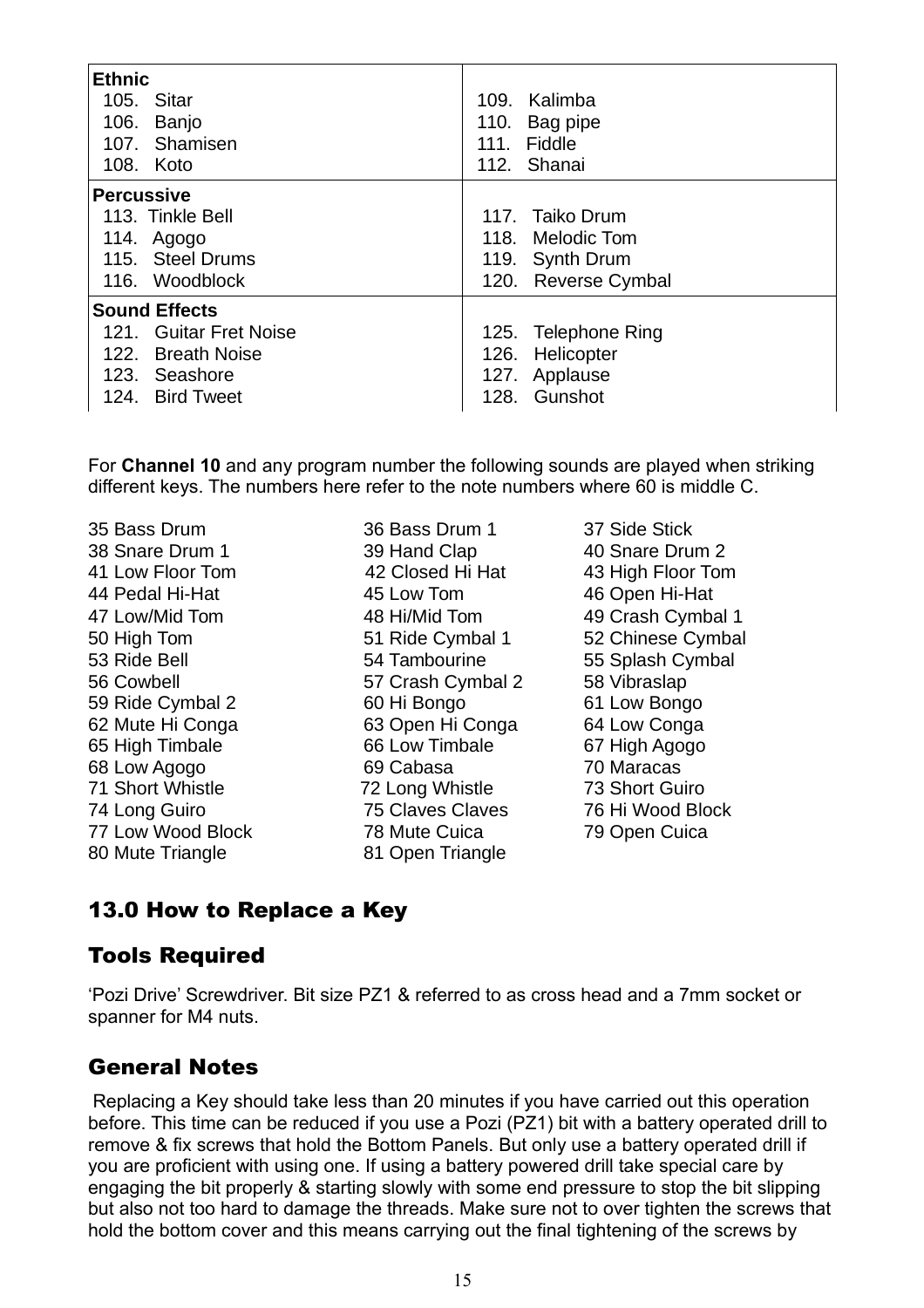hand if necessary. If using a battery powered drill you will have to stop before the screws 'bottom out' i.e. slowing down well before then. You cannot rely on any torque limiter that comes with the drill. Hand tightening means just 'nipping up' the screws.

## **Description**

1/ Find a suitable area to carry out the task. You can set up on a fine carpet if the carpet is clean (so as not to scratch the wooden bars when resting on the carpet). If the floor does not have a suitable carpet then use cloth 120cm x 30cm (48" x 12") minimum. Or you can work on a table top with a table cloth.

2/ Now place the Xylosynth upside down onto the work area.

3/ Undo & remove, with the battery powered drill if you if you are able to, all cross head screws securing the bottom panel. Make a note of the two (or 3 on a 4/5 octave) types of screw so you can replace them correctly.

4/ Lift off bottom panel.

5/ Locate the key to be replaced. Gently pull off the white plastic housing after releasing the springy plastic clip holding it in place. Now undo & remove the two nuts and crinkle washers.

6/ To remove the Key you will need to do two operations at once. Get your hand under the Key to be removed & work the Key out with your other hand. You may find this operation easier if you are able to raise the instrument onto its front or back edge. You may need to coax the connector housing through the hole. Take care not to pull the wires unduly.

7/ Re assembly is the opposite process but concern yourself with the points below as well as the general notes at the top. When putting the new Key in be careful not to trap any wires coming from the Key. Compare the wire loop with keys nearby as they should all be the same. Also you can test this before putting the crinkle washers & nuts by moving the wires into & out of the hole noticing that they are free to move. If not tease the wires so that they become free. Now place and tighten up the nuts so the crinkle washers grip into the circuit board and Aluminium but do not over tighten to completely flatten the crinkle washers. Clean with tissue or cloth the two gold plated pins of the connector block to remove any grease/oil that may have come from your fingers prior to pushing the the key connector housing back onto the block. The housing only fits on one way. Place the bottom cover back on and place and tighten a couple of screws in the Holes. Carefully tighten the screws. Then turn the Xylosynth the correct way up and test the key to see if it working properly. You can just look at the Blue LED and tap the key when the power lead is plugged in. If OK then put the remaining screws into the bottom cover.

## 14.0 General Care

Make sure that the mallets you use are clean with no grit as this will scratch the surfaces. The Birch surfaces are coated with a hard polyurethane varnish that should last for years. The Bubinga keys can be re-varnished using **Rustins Danish Oil** if necessary. It is strongly advisable not to subject the Bubinga keys to sudden changes in temperature. If you have to leave your instrument in a large auditorium over night we strongly advise you insulate the keys by placing a thick padded cover over them (maybe a soft bag you have for the instrument) or putting the whole instrument into a flight case. Never leave next to a radiator. Do not store vertically for long periods unless in a flightcase. Preferably store flat to avoid key disturbance.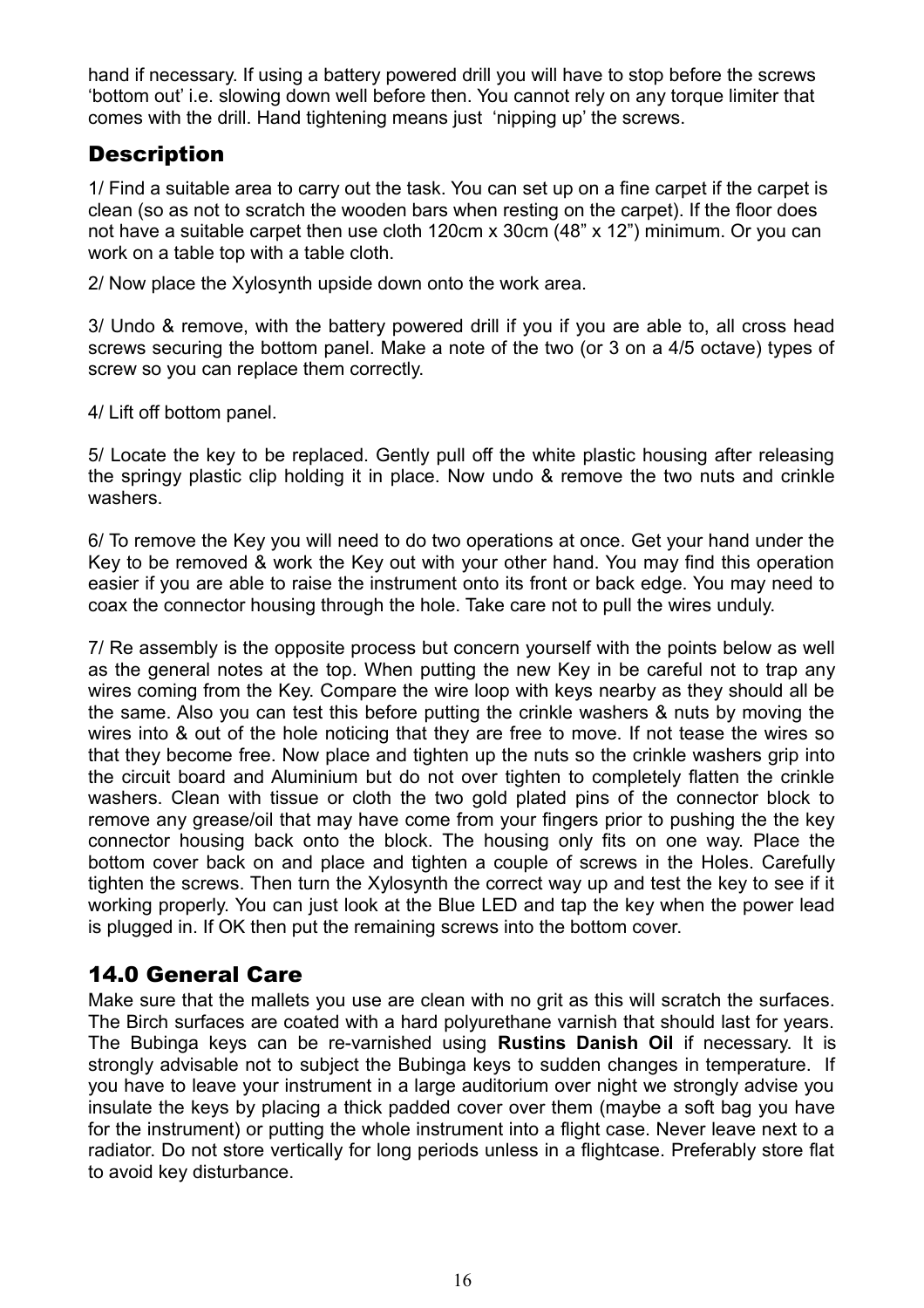## 15.0 Physical Specifications

|                 | 3 Octave                 |
|-----------------|--------------------------|
| Overall Length: | 1228mm $(48\frac{1}{2})$ |
| Height:         | 82mm $(3\frac{1}{4})$    |
| Depth:          | 360mm (14%")             |
| Weight:         | 10Kg (22lb)              |
| Keys:           | 37                       |

## 16.0 How to Contact Us

We are a small and friendly electronic percussion company and we will help in any way we can with any queries. You are never more than a phone call or e-mail away from expert advice and in our experience 99% of problems can be solved this way. If something more urgent happens we can help you assess the problem and find the best way forward as quickly as possible.

| Telephone:                              | +44 (0) 116-255 6225                                                          |  |
|-----------------------------------------|-------------------------------------------------------------------------------|--|
| e-mail:<br>URL:<br><b>Contact Name:</b> | info@wernick.net<br>htttp://www.wernick.net<br>Will Wernick, Julie-Ellen John |  |
| <b>Patents:</b>                         | United States 5854436<br>UK & France (EP) 0732683<br><b>Germany 69610518</b>  |  |

© Wernick Musical Instruments 2005 All Rights Reserved All Specifications in this manual are subject to change without notification